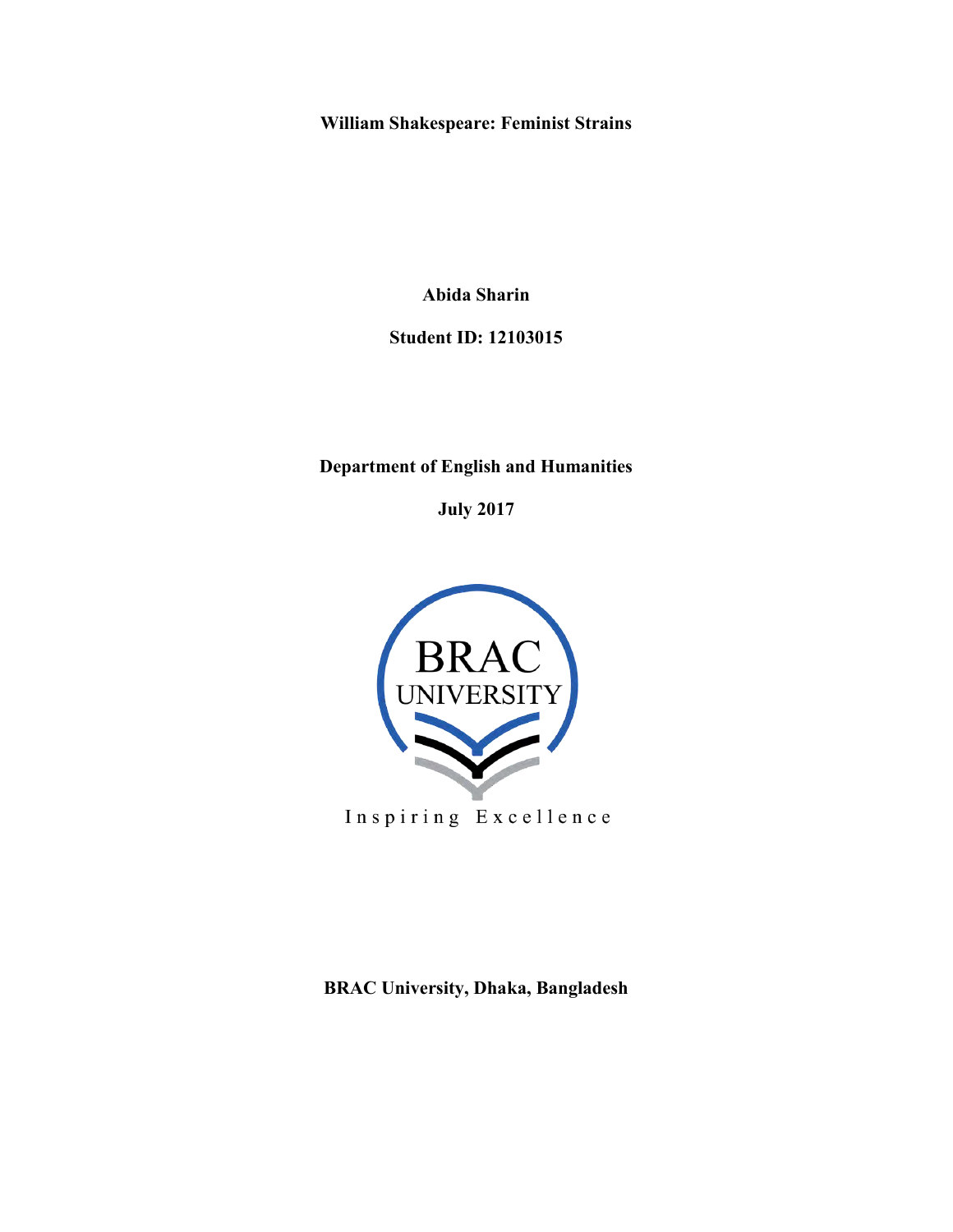**William Shakespeare: Feminist Strains** 

# **A Thesis**

## **Submitted to the**

# **Department of English and Humanities**

**Of**

# **BRAC University**

**By**

**Abida Sharin** 

## **Student ID: 12103015**

**In Partial Fulfillment of the Requirements** 

**For the Degree of** 

**Bachelors of Arts in English** 

**July 2017**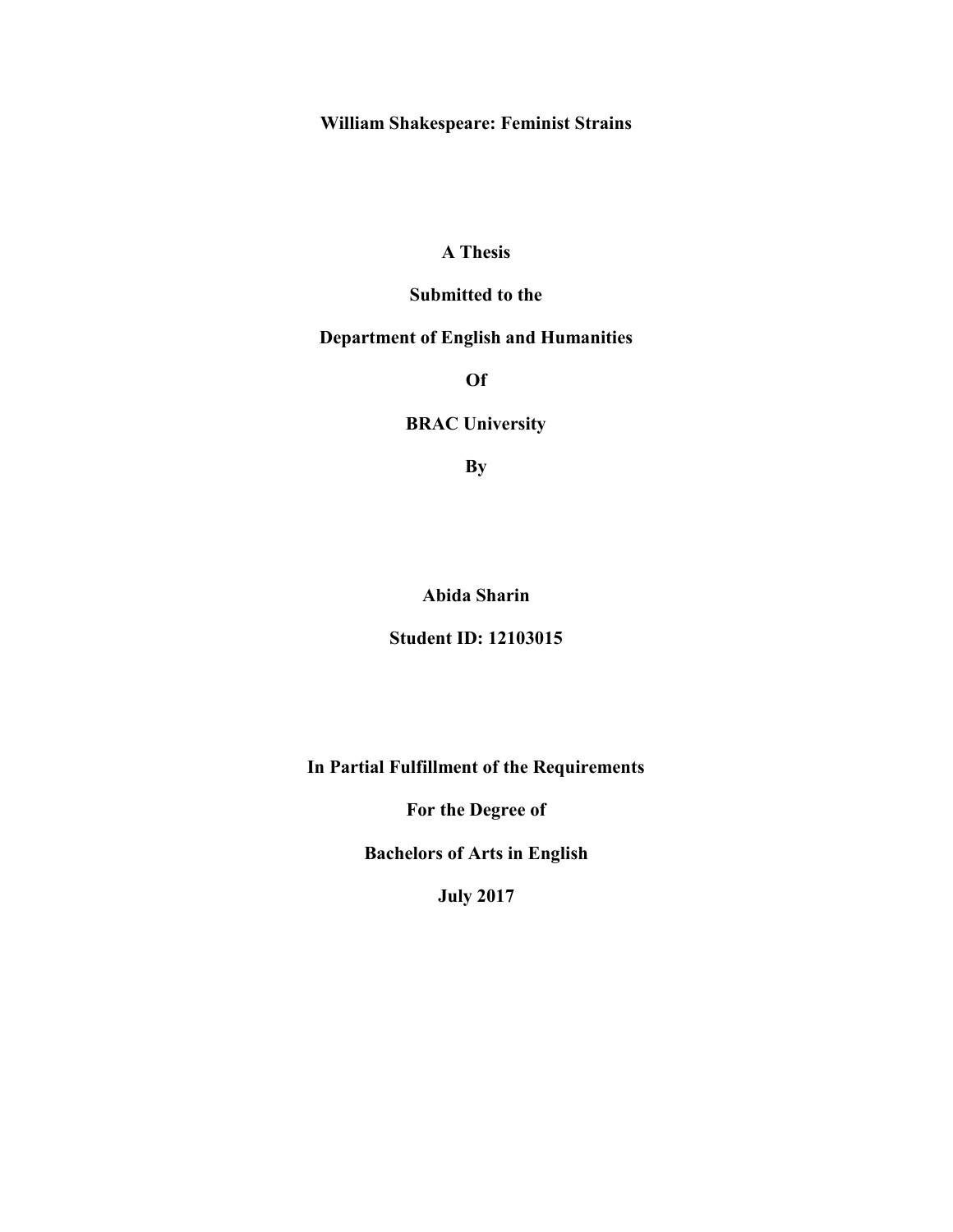## Acknowledgement

Firstly, my gratitude goes to my supervisor Rukhsana Rahim Chowdhury for being so patient, encouraging and helpful throughout my thesis writing. It would have been very difficult for me to work on this thesis paper without her help and support. I also want to thank all the teachers of the Department of English and Humanities who help me to understand Literature in a better way. Finally I want to thank my family for their love and support.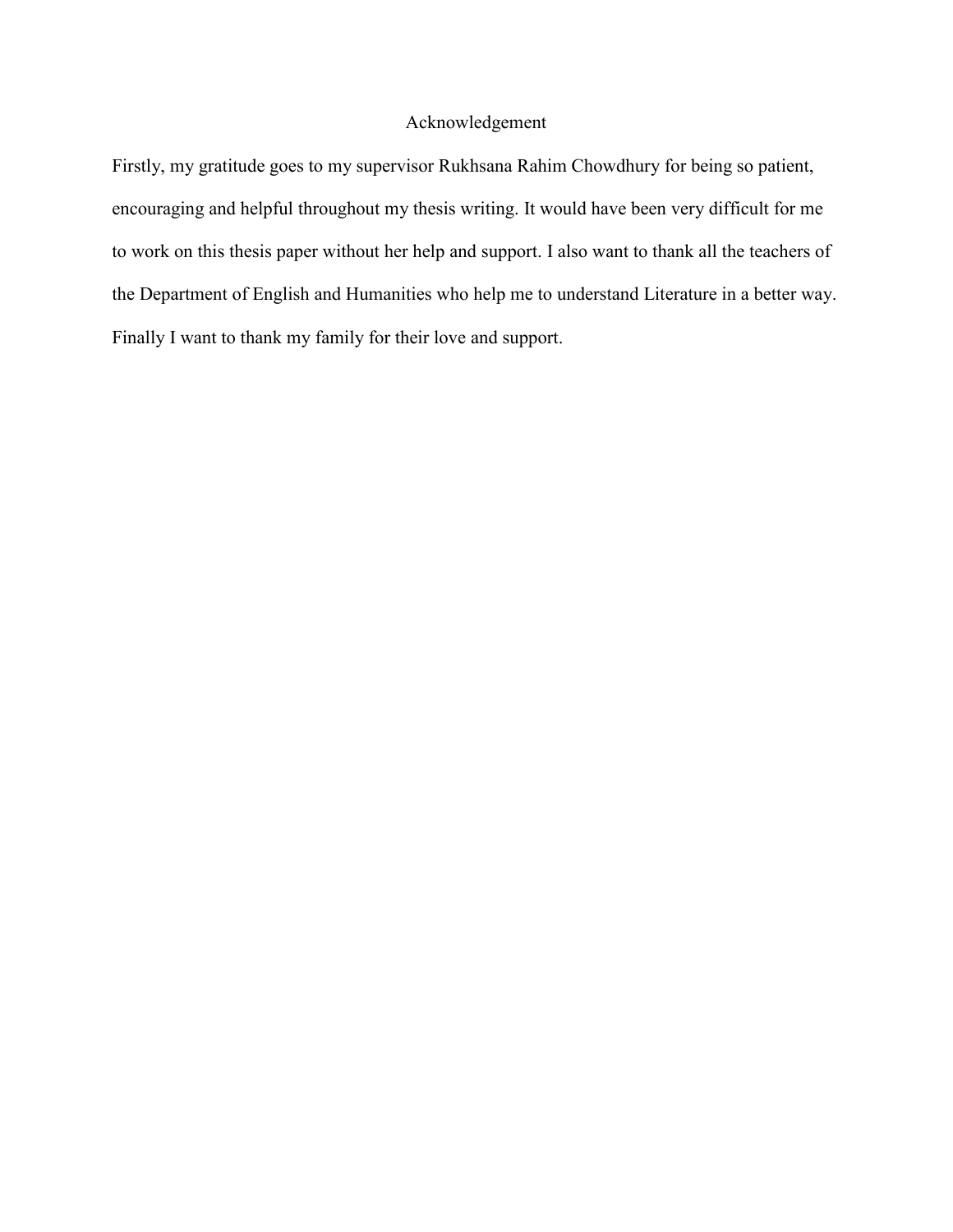| <b>Table of Contents</b>                  |  |
|-------------------------------------------|--|
|                                           |  |
|                                           |  |
| Introduction                              |  |
|                                           |  |
| Feminist Aspects in Shakespeare's Writing |  |
|                                           |  |
| Viola as Cesario in Twelfth Night         |  |
|                                           |  |
| Rosalind as Ganymede in As You Like It    |  |
|                                           |  |
| Conclusion                                |  |
|                                           |  |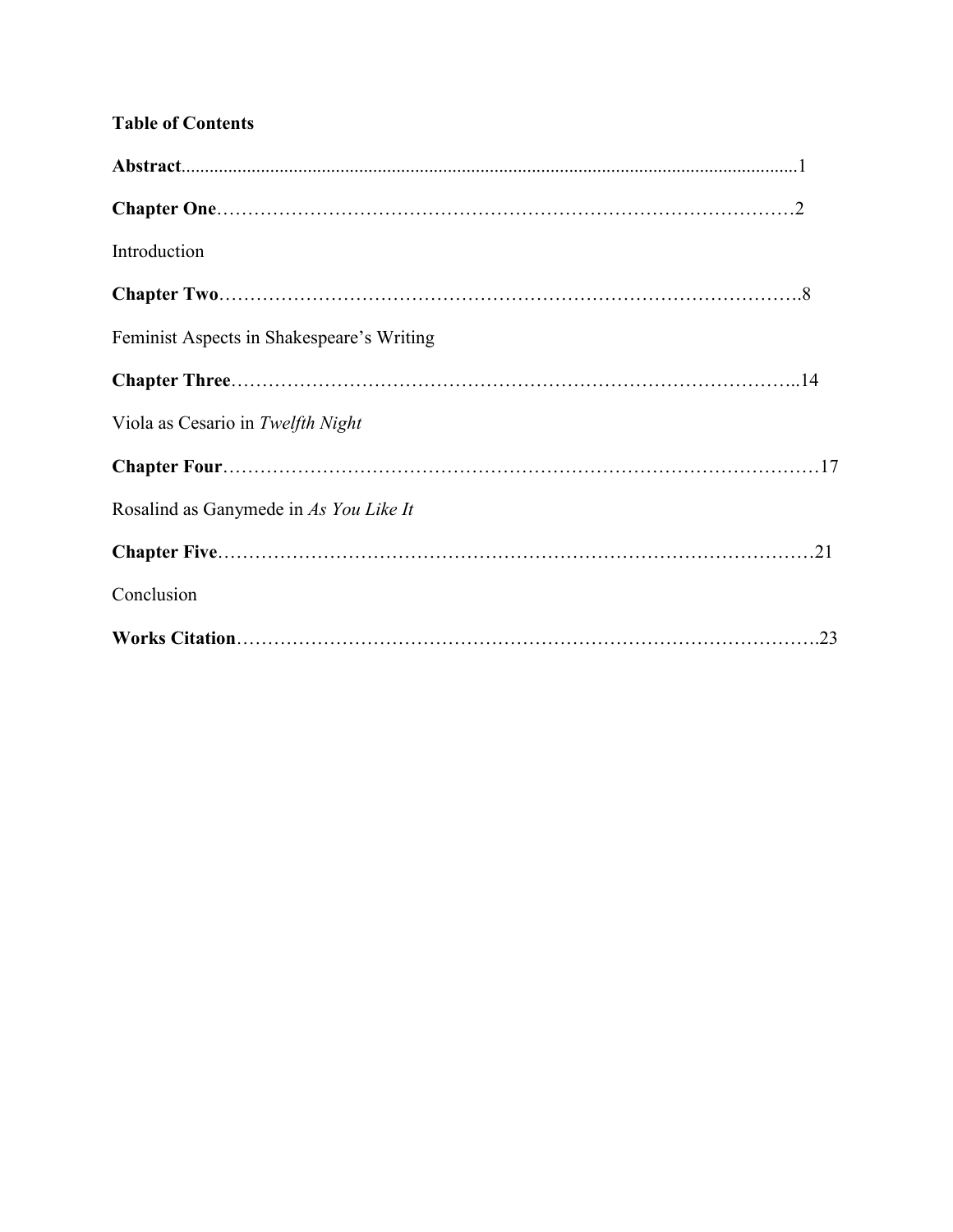#### **Abstract**

In the Elizabethan era women faced huge barriers in their path to asserting their individual identities in society. This trend of an oppressive patriarchal society inhabited by 'correctly' submissive women was reflected in literature of that time.

Feminism is much later idea than Shakespearean time. Feminism is very recent movement that encourage women in every sector of their life. Feminism is not just about being women. It is about political movements, ideologies and beliefs that establish every rights for women. It seeks the opportunities of equal rights. It is really not easy to mention Shakespeare as a feminist writer in terms of writing Shakespeare in that sense can be looked at as an author who was way ahead of his times.

This thesis argues that while Shakespearean plays mirror his contemporary society, they also take a step forward and talk about powerful women asserting their position in society very cleverly. Shakespeare portrays strong women in such way that they do not seem to be in conflict with the values of that era

This paper will explore how Shakespearean plays have noticeable feminist influences. Different feminist theories will be used to make a strong argument. The focus will be on three selected texts, namely, *Twelfth Night, The Merchant of Venice*and*As You Like It.*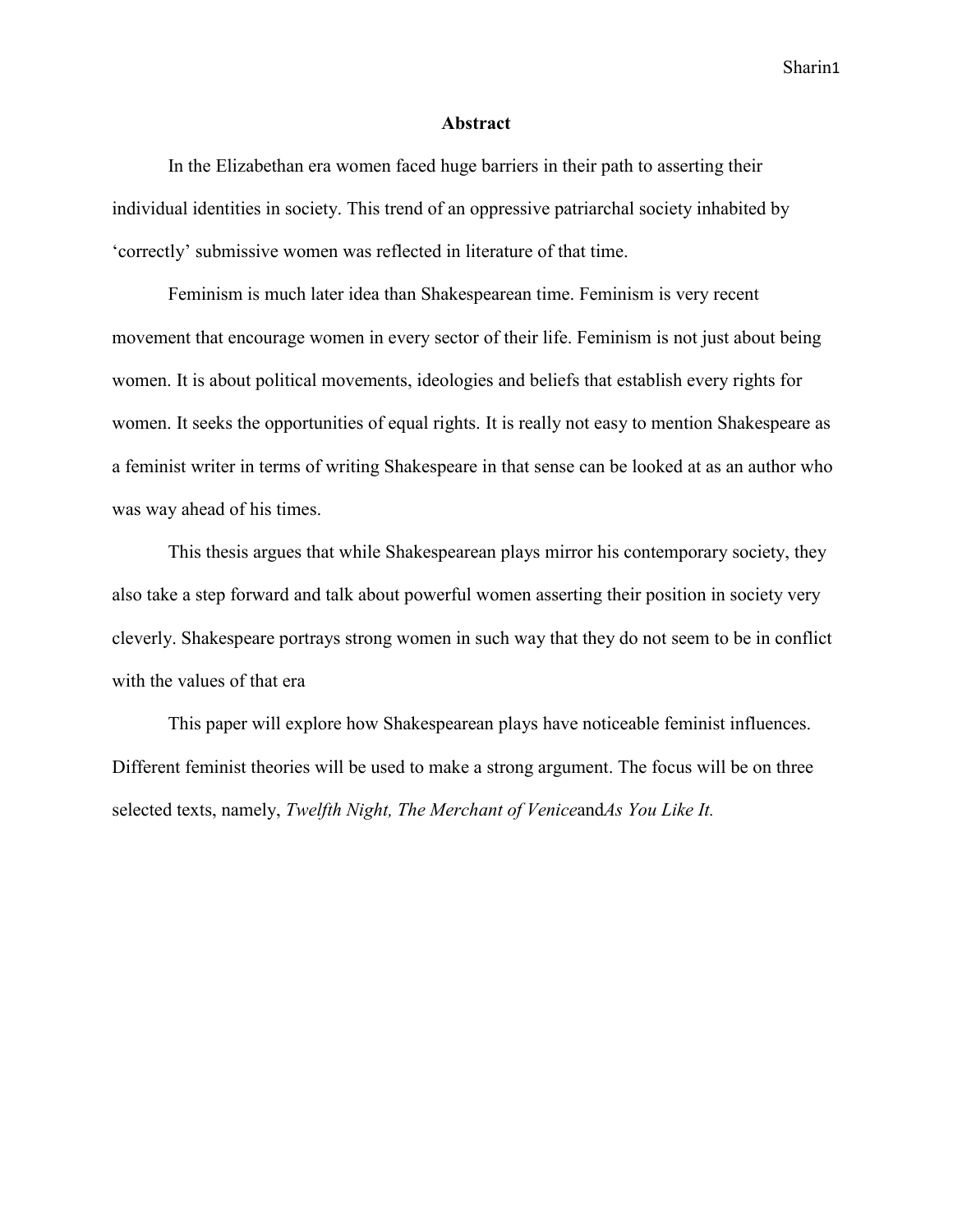#### **Chapter 1**

### **Introduction**

Women are seen as an equal and serviceable asset in today's world. With the growth and expansion of civilization, women gain the authority and the capability to exceed the boundaries that once restricted to them. Women are now able to explore their own identity in the society. In contrast to present time, the scenario of Elizabethan women was different. That era was marked by the region of Queen Elizabeth I (1558-1603). That era was considered as a golden era because it was the witness of expanding music, literature and poetry. Though that era was enriched in many sectors, women's position was very vulnerable. The throne of Elizabethan England was conquered by an unmarried woman but it did not light up women's future. Elizabethan society had restricted expectation and action towards women. Women were not allowed to go to school or to university. Even women from the upper classes had limited opportunities. They only can be tutored with the knowledge of ancient language, ancient literature, mathematics, classics etc. But this knowledge did not permit them to explore the outside world or their career. Even women had no legal right like voting. An Elizabethan woman always ran up against the one unchallengeable fact that she is a woman. All Elizabethan women had a common path of life and that was marriage. This marriage leads them to run the household and helped their husband in whatever they did. The traditional belief was that women could only be fulfilled by marriage and motherhood. However, from Peter Reynolds's book *As You Like It*: *A Dramatic Commentary* we get to know that, "In Shakespeare's England, women did ultimately have the right to refuse a marriage, but they had little practical alternative other than to live a life of seclusion in a convent or at home" (90). This statement clears that refusing marriage was a worst option than marriage. So the narrowimage of patriarchal society always controls the flow of women's position, power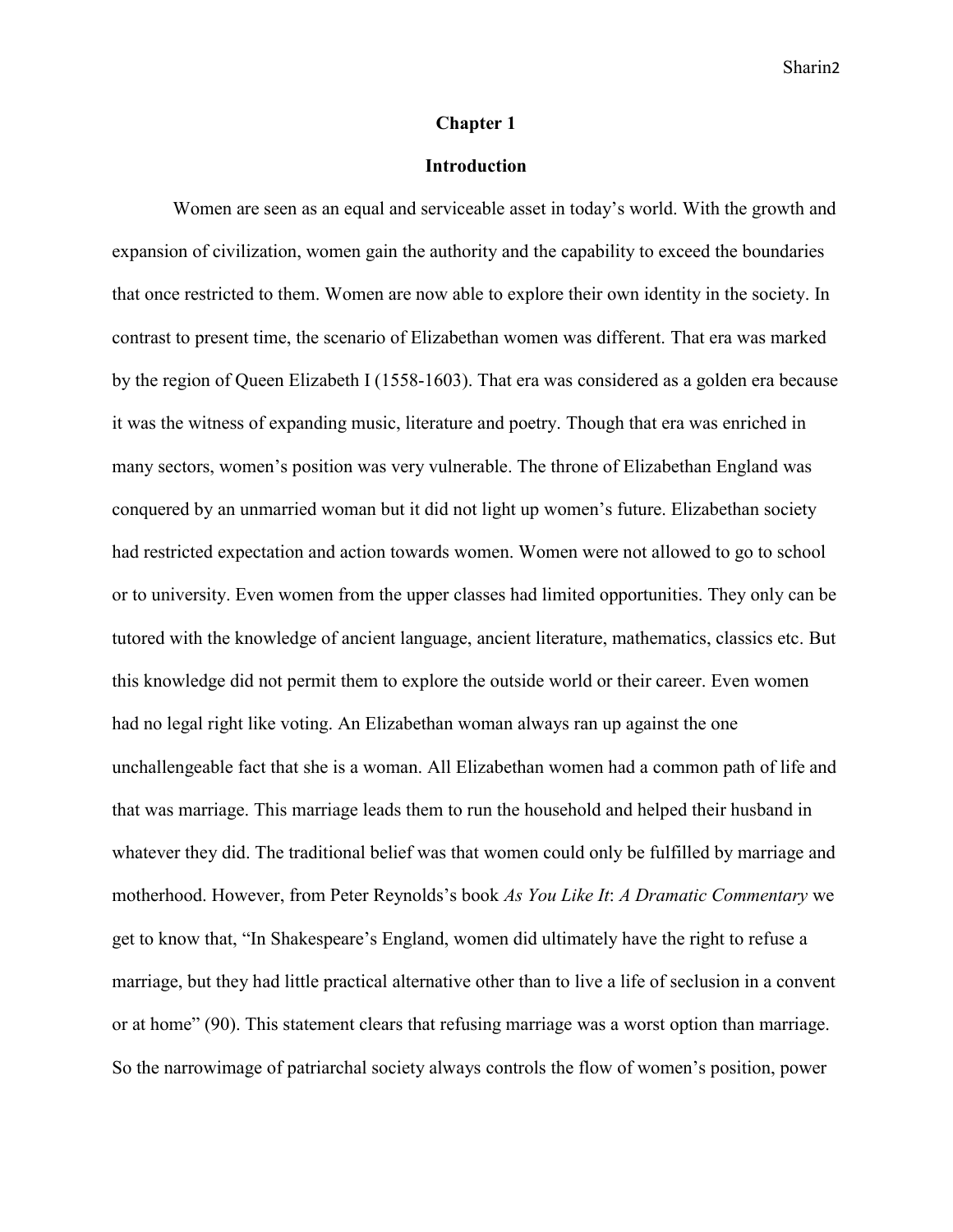and identity. Lois Tyson points out in her book *Critical Theory Today* that, "Patriarchy is thus, by definition, *sexist*, which means it promotes that belief that women are innately inferior to men" (85). The presence of patriarchy presents women as a weaker sex. Weaker is not just in term of physically but also mentally.Kate Millett explained this passivity as, "patriarchy has colonized women's minds by cultivating stereotypically feminine thought and behavior in them" (49). The systems, moral values and religion were the pillars of that society which were in the favor of the patriarch. Thus,Elizabethan women never went beyond these images of patriarch.

William Shakespeare is the most recognized writer in English literature and the most prominent writer of Elizabethan era. He was born on April 23, 1564. It was just six years later the Elizabethan era started under Queen Elizabeth I. This thesis paper is totally based on William Shakespeare's plays which were written in this particular era. *Merchant Of Venice* was written in between 1596-98. Again *As You Like It* was written in 1599 and *Twelfth Night* was around 1601- 02. So, it is quite clear that William Shakespeare's writing should be influenced by the social customs of Elizabethan Era like other writers. His tragedies and romantics have men influences but comedies are different. He showed respect to the values of Elizabethan Era where he also placed his heroines on the high point to control the flow of the plays. They achieve the heroic quality through their actions, intelligence and mental power. In this way William Shakespeare challenges the traditional image of a hero. Mills Perry suggested that Shakespeare's comedies provide new avenues to consider from a feminist perspective. He said, "Shakespeare's comedies hold a special curiosity for feminist critics. Unlike the tragedies or Histories, women characters have the major parts, and speak as many words as men. They are witty and intelligent...and their actions powerfully influence or direct the development of plot (97)". William Shakespeare took one step forward through his writing for women's betterment.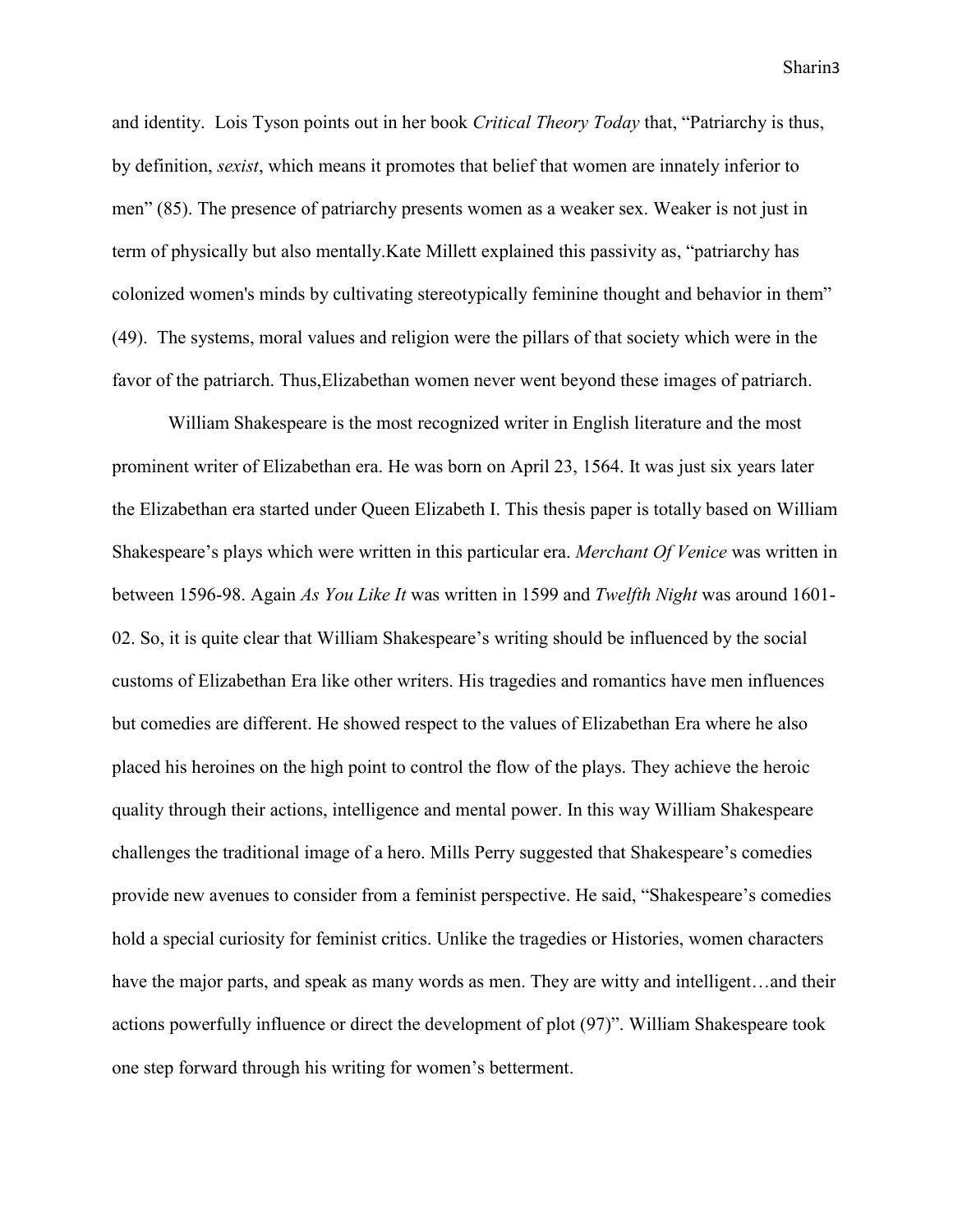"A feminist is anyone who recognizes the equality and full humanity of women and men" (Steinem, 1). Perhaps there are no better words to explain 'feminism' in a simple way. Now-adays feminism is much common term to understand. It is one of the most remarkable movements from early  $20<sup>th</sup>$  century to now on. If we look four hundred years back, the idea of feminism was beyond our expectation. The time when women were not a piece to recognized, women protection was hard to believe.Feminism is not any unique concept of movement. It is mixture of many ideas, beliefs, motives etc. "The dictionary definition of the word "feminism" is: the belief that men and women should have equal rights and opportunities and the theory of the political, economic and social equality of the sexes" (Steinem, 1). "Simply put, feminism is a movement to end sexism, sexist exploitation, and oppression" (Hooks, 1). So, for feminism one can provide the ideas in a way that prefer to their way of thinking. Feminism is very recent movement that encourages women in every sector of their life. Feminism is not just about being women. It is about political movements, ideologies and beliefs that establish every right for women. It seeks the opportunities of equal rights. Feminism is a new century movement. Now-a-days, feminism is a common aspect for women. "One is not born, but rather becomes a woman" ( Beauvoir, 276). The famous feminist writer Simone de Beauvoir explained a woman in such way which presents the barrier and difference towards a woman from her birth.Different feminist theories are developed based on different feminist movements. These movements are concerned with the issues of gender equality, social and political. Feminism is very much modern movement. These ideas were not much useful till 1970. On other hand these ideas came into light much earlier but not in an effective way. Simone deBeauvior was a prominent writer of 15th century.

Feminists and scholars have divided the feminist movement's history into three "waves". First feminism wave refers the period of feminist activity during the nineteenth century and early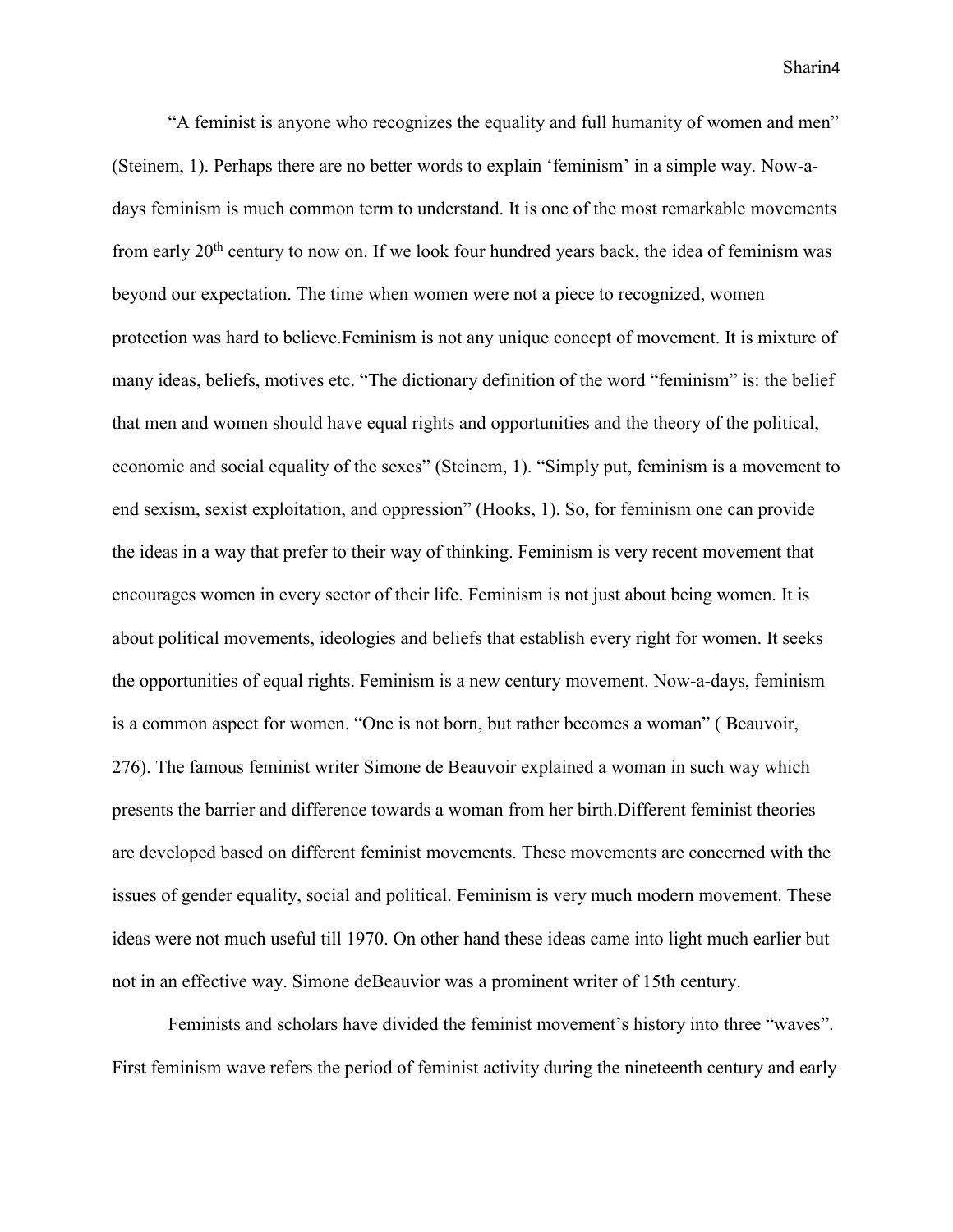twentieth century. Different feminist writers like Voltairine de Cleyre and Margaret Sanger were active for female's sexuality, reproductive and economic. Political rights also came into light. The second wave feminism is followed by the period of early 1960s to late 1980s. It sustained the issues of first wave largely. This wave was concerned about all the inequality in every sector. It was like ending discrimination. The scholar Estelle Freedman compared these two waves. "The first wave focused on rights such as suffrage, whereas the second wave was largely concerned with other issues of equality, such as ending discrimination" (Freedman, 274). The famous book The Second Sex by the famous feminist writer Simone de Beauvior belongs to this wave. This book gives a bigger perspective of feminism. The Feminine Mystique is a work of this wave. The third wave feminism stared at early 1990s. This wave works on the failure issues of second wave. This wave takes challenges to explore and establish proper rights for all classes' women.Feminist theories are the extension of all the aspects of feminism. It varies from different disciplines including anthropology, sociology, art, physiology, women's studies, criticism, philosophy etc. These theories have the aim to make people understand the social position, rights and gender inequality towards women. Despite of social barrier and criticism these theories open different views. Throughout these years many movements and ideologies have been established.

#### **Different Feminist Theories**

There are many feminist theories that enrich the values of feminist movement. Anarchafeminism is about the social view of patriarchy. This theory believes that the struggle against patriarchy is always a barrier for women. They have hired it. The morals of patriarchy or patriarchal society do not allow women to gain the rights properly.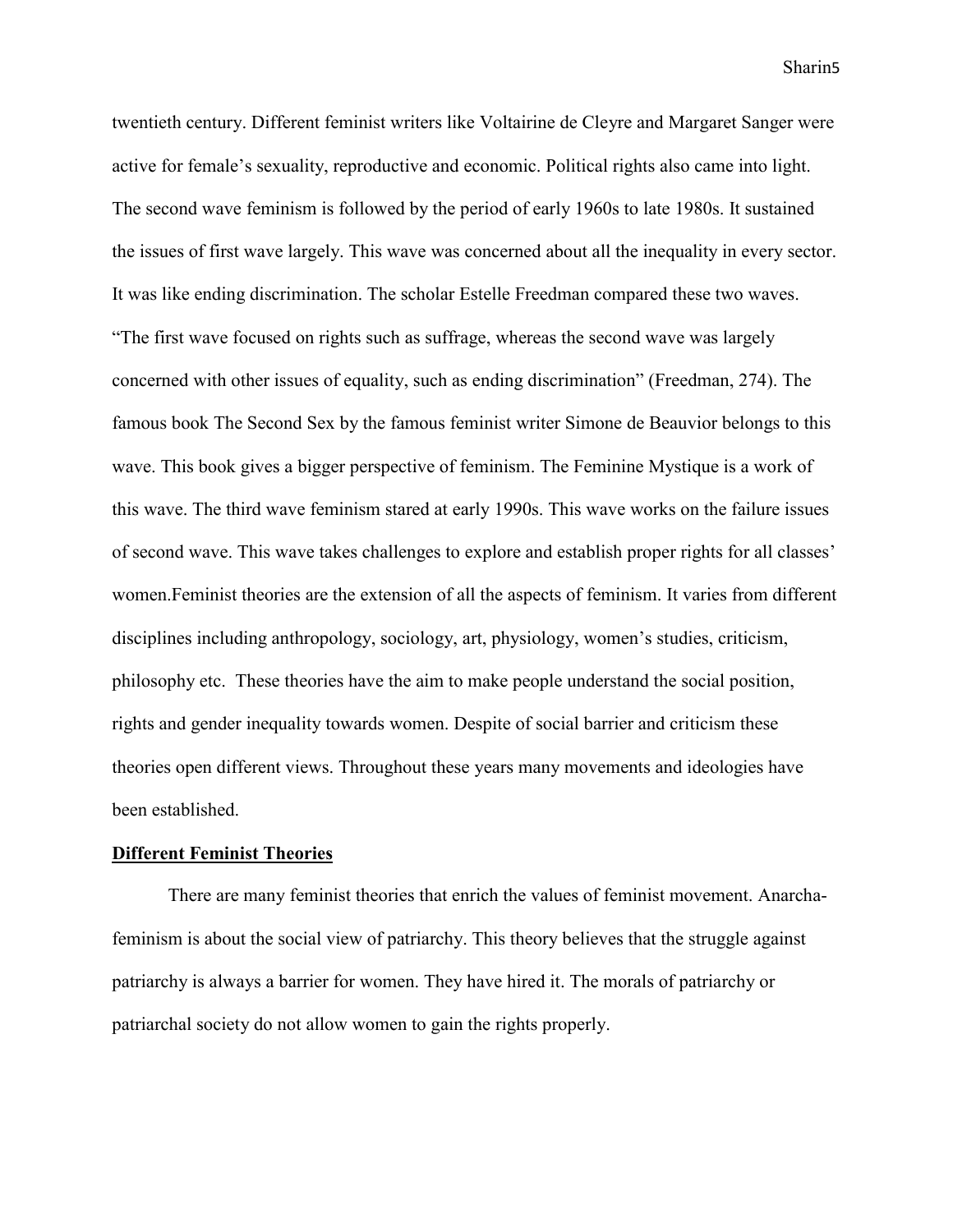Socialist feminism refers that inequality stands in both domestic level and workplace. This feminism sees every level of woks like prostitution, corporate works, domestic levels, marriage or childcare; are essential for women. The value of their works was discouraged by patriarchal system of the society. It effects not as an individual but as a whole society. Marxist feminism points out if the class affliction has finished, gender discrimination will vanish also. This idea is not much relevant to socialist feminism. According to socialist feminism class affliction and gender inequality are two different issues to concern.

Radical feminism explores the view of male dominance society. It believes that patriarchal society has the power of male authority and society has gain it through hierarchy. Radical feminists feel as long this dominating patriarchal system and its power structure are in the society, women's position and values will be inconsiderable. This feminism believes that society needs to reform in a significant way to establish women's position. Many radical feminists do not want to find any alternative rather than just reconstructing the society. Separatist feminism is a form of radical feminism. It believes that male dominated society cannot offer a better contribution to women's life. This feminism feels the relation between a man and women is unresolvable. "Separation of various sorts or modes from men and from institutions, relationships, roles and activities that are male-defined, male-dominated, and operating for the benefit of males and the maintenance of male privilege – this separation being initiated or maintained, at will, by women" (Frye, 189). Liberal feminism is an individualistic form of feminism. It shows the inequality between genders through political and legal form. It believes that every woman has their own potential power and she can make her own place by her deeds and actions. It claims that the interaction between man and woman are equal to build up a society. Women have the power and courage to explore their qualities to remove inequality from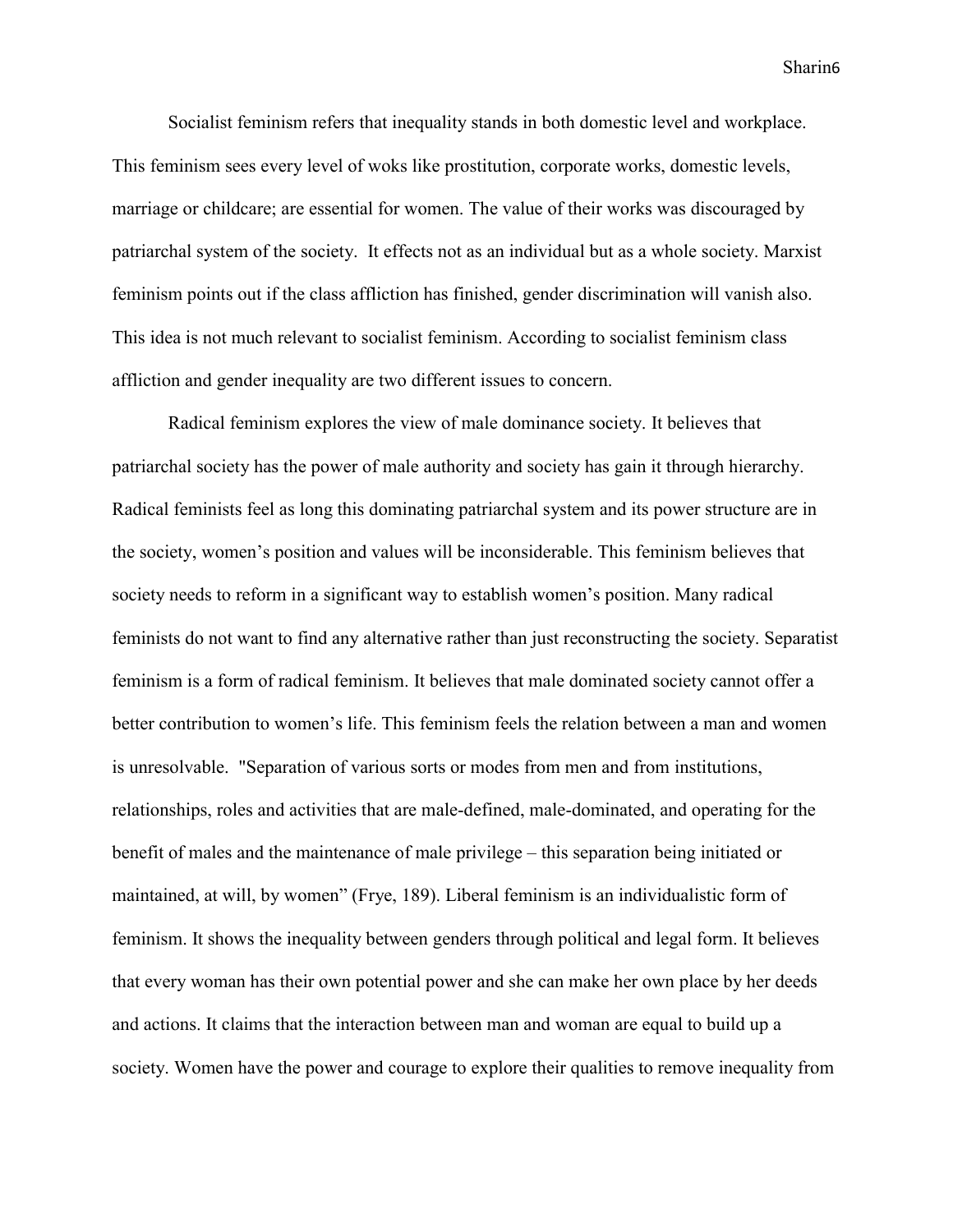the society without changing the structure of the society.Black and post-colonial feminism both argue that the gender inequality are related to colonial experience, sexism, class and ethnic oppression and racism. This issues are inter-connected to each other. It argues against the idea of gender oppression is a major face of patriarchy. It compares the moral difference between nonwestern and western women. Stand point and multiracial feminists are also support the idea of black and post-colonial feminism.

While reading these three particular plays, *The Merchant of Venice, Twelfth Night, As You Like It,* I found Portia, Viola and Rosalind as a feminist character. Though the idea of feminism is far away from Elizabethan time, these heroines bear feminist elements. The thesis paper will present the feminist sight of William Shakespeare. In Shakespearean time female were not allowed to work as an actor. A female can be a real hero, was an illusion of Elizabethan people. Shakespeare has portrayed the strong side from this 'weaker sex'. This whole paper will argue that Shakespeare's plays giveus a scope to have an understanding of how the society was still not an equal place for women. This thesis paper will totally focus on bringing out the feminist qualities of William Shakespeare's writing. Without being a feminist writer, how William Shakespeare explores the ideas to put women in a high standard. Different feminist theories can be related to his works. This paper is divided into five chapters to explain Shakespeare's view towards women. Each chapter will explore new ideas of Shakespeare's writing.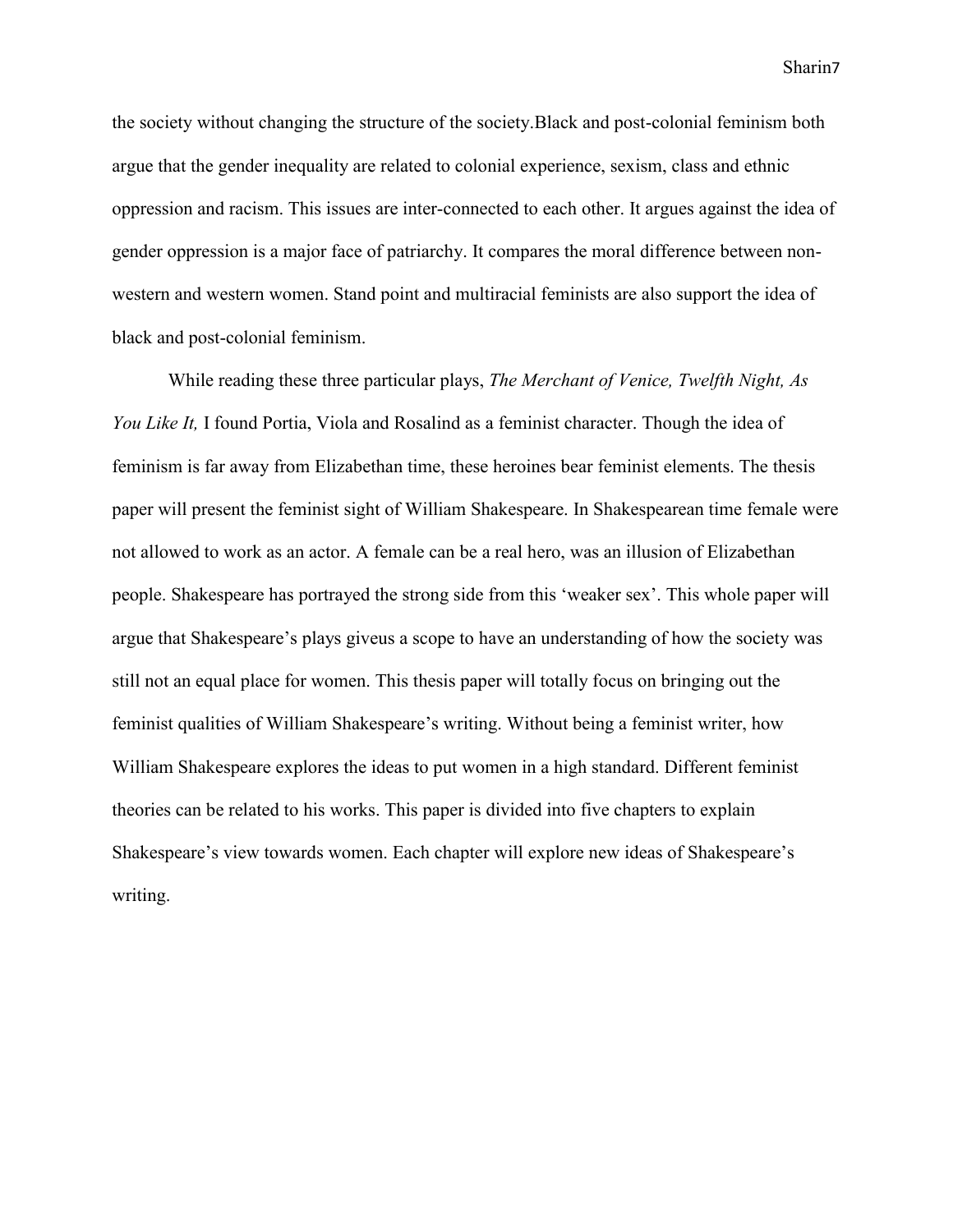#### **Chapter Two**

#### **Feminist Aspects in Shakespeare's Writing**

This thesis paper is working with three Shakespearean Comedies where the three strong female characters Portia, Viola and Rosalind hold the flow of the plays. It is not easy to take stand for William Shakespeare as a feminist writer but the characters contain the ideas of feminist theories. While reading these plays, it comes into point that every character has some common background and problems. The three characters share same floor as they belong to noble and royal family. Portia from The Merchant of Venice is the daughter of a rich Venetian noble man who has arranged a casket game to marry his daughter off before his death. Viola is the daughter of another noble man whose death unleashes predicament to his daughter and Rosalind is the daughter of the Duke senior who is usurped and banished from his own court. Every character portrays the actual condition of Elizabethan's women. At the same time they stand as a strong character.

#### **Portia as Balthazar in** *Merchant Of Venice*

The Merchant of Venice is a perfect example of male dominated society. Every male character is much involved to one another. The main conflict of the play is between Shylock and Antonio. Portia is only a female character who has some influence in the play. She is less talked or considered in the play. Rob Smith in his critical analysis of the play stated that, "The Merchant of Venice reflects the subordinate position of women in Elizabethan England" (70). From the play we come to know about Portia who belongs to a rich family. Her father is not alive. She is the head of the house and takes decisions to run her family. But in her own life is controlled by her dead father. Her father made a marriage agreement and she is abide by the values and doctrines given by her father. She loves Bassanio but cannot brake her barrier. Her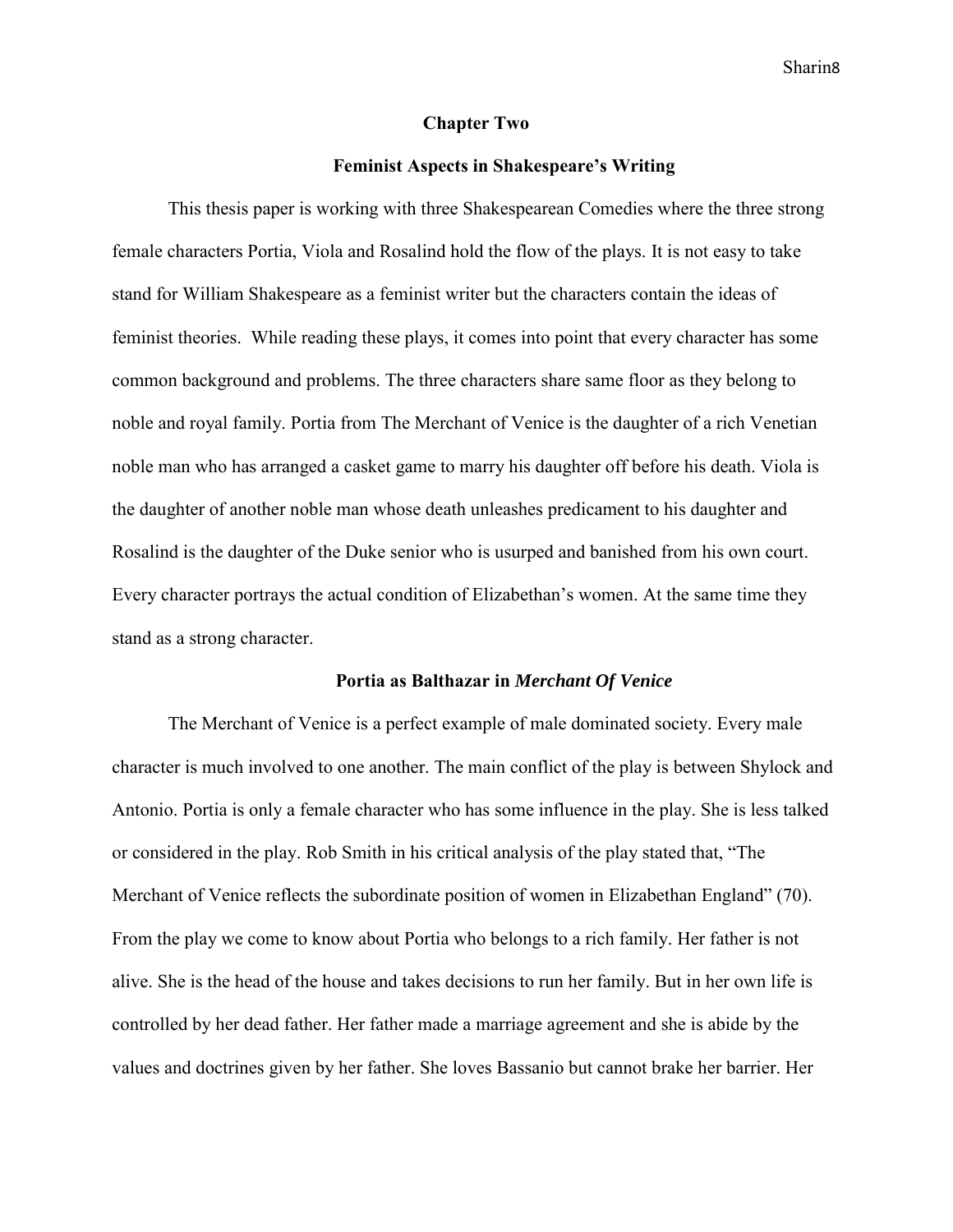nameless father is controlling her. We find Portia uttering her true state to Nerissa that, "… yet a maiden hath no tongue, but thought" (III.ii.8). This line shows that Portia is aware of the truth which she is learning from her childhood. A women can have courage and wisdom but she is not permitted to express them. Her fate is farmed by her father and she gives proper respect and importance to her father's will regarding her marriage. She says to Nerrisa, "If I live to be as old as Sibylla, I will die as chaste as Diana, unless I be obtained by the manner of my father's will" (I.ii.98-99). Here she is expressing her wish that she can accept a life like the Mythical character Sibylla and Diana but she (Portia) will not marry against her father's will. Portia's father had planned three caskets - gold, silver and lead and only one contained Portia's portrait. The suitor, who would choose the proper casket with Portia's portrait, would become her husband. As per the idea of male dominated society, Elizabethan society will praise the idea of Protia's father but there is no one who can understand the state of Portia. This agreement of marriage takes Portia's free will far away. Here Portia is like a puppet who is played by others. Portia says to the Prince of Morocco, "Besides, the lott'ry of my destiny/ Bars me the right of voluntary choosing" (II.ii.15-16). Portia herself is mentioning it a lottery of her destiny where she is unable to choose her husband. This reflects that Portia is aware of the fact but she is helpless in front of the society. She has no power to brake the authority. As radical feminism argues that male authority and social stature create gender inequality, Portia's life reflects that in a proper way. She is the head of her house but is not able to take any decision for herself or for her people. To Portia the act of choosing her mate is an unfamiliar experience. Portia is regretting about this to Nerrisa and says, "O me, the word 'chooses!' I may neither choose whom I would nor refuse whom I dislike—so is the will of a living daughter curbed by the will of a dead father. Is it not hard, Nerissa that I cannot choose one nor refuse none" (I.ii.17-19). Portia cannot choose anyone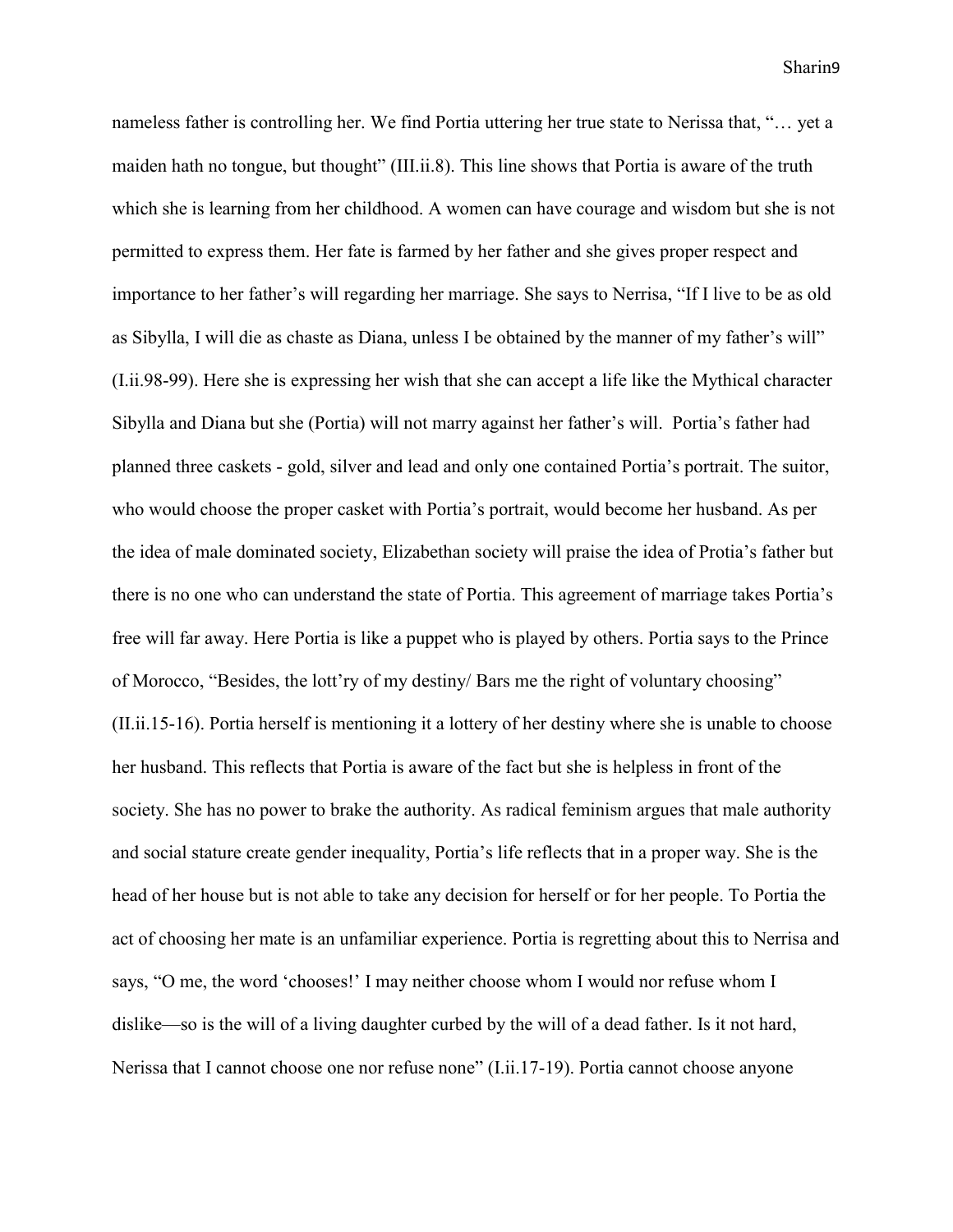whom she likes or cannot deny the one she dislikes. She is confined in the barrier of society mentally and psychology. She likes Bassanio but is not able ravel the secret about the box. Even it is quite interesting to see that Portia is not just confined to her father but also to her husband. When Bassanio wins the marriage agreement, she will be under her husband's control. There is no scope for her independency and she is happy about that. Being an ideal Elizabethan woman, she says to Bassanio, "This house, these servants, and this same myself/ Are yours, my lord's" (III.ii.175-176). This line of Portia shows that she not only gives her house and servant to Bassanio but also devotes herself to him. Hence, she represents an ideal Elizabethan woman who has to surrender herself completely to her husband. William Shakespeare does not raise his voice against the barrier or inequality of women but he figures out the social problems that an Elizabethan woman has faced during that period of time.

It is noticeable that Shakespeare has planted the knowledge of patriarchal society and it's barrier in the character of Portia and they express it by themselves. William Shakespeare expressed the ideas through the character so that people do not judge women in a wrong way. At the same time like a feminist writer Shakespeare gives the scope to this character to show her ability of knowledge and wisdom.

Portia says to Balthazar,

As I have ever found thee honest-true, So let me find thee still:take this same letter, And use thou all th'endeavour of a man In speed of Padua. See thou render this Into my cousin's hand, Doctor Bellario: And look, what notes and garments he doth give thee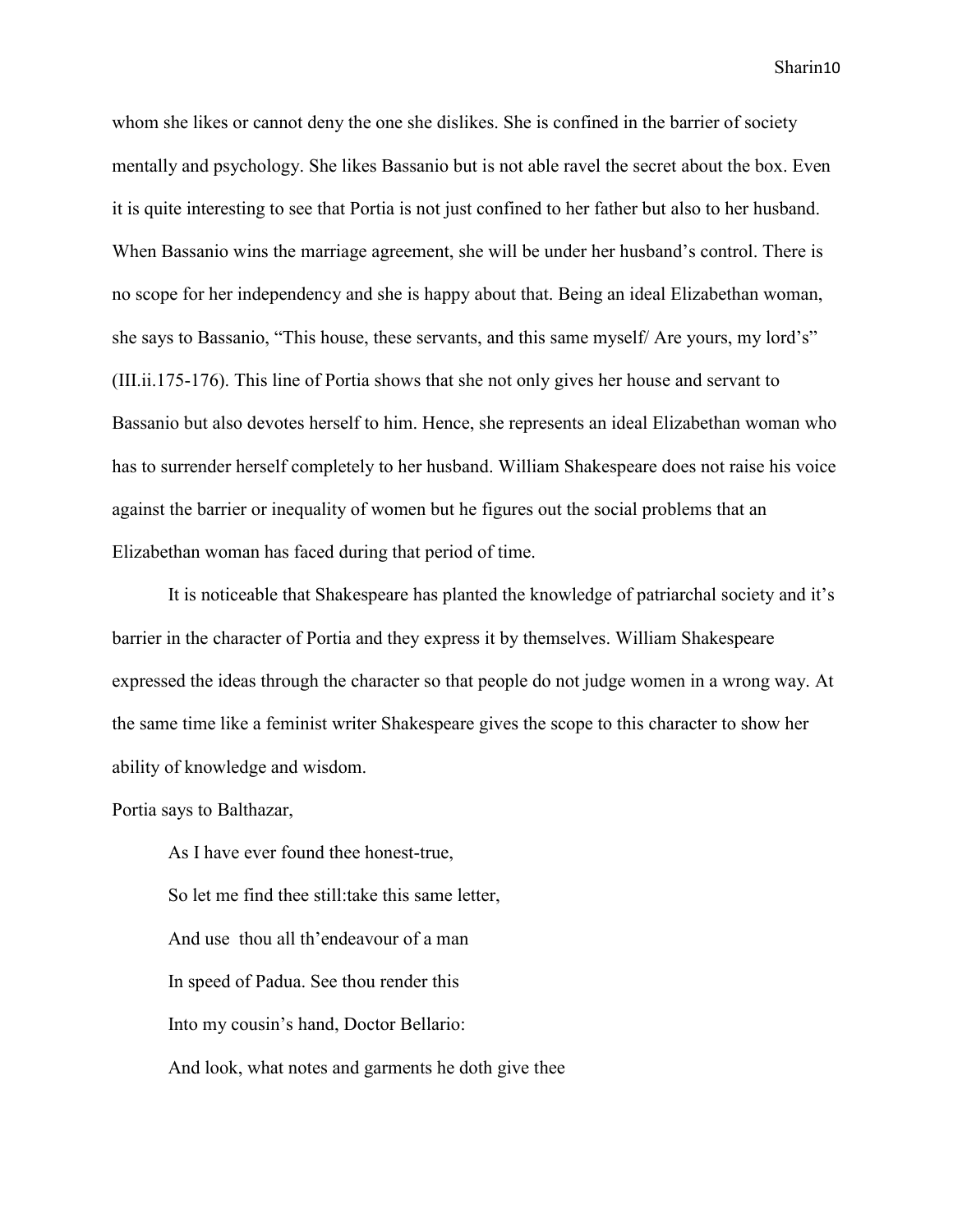Bring them, I pay thee, with imagined speed. (III.iv.46-52)

Portia from Merchant Of Venice is the most 'ideal Elizabethan woman' as well as the most 'powerful heroine' among all the female characters that are discussed about in this paper. She is an obedient daughter and an obedient wife too. When she hears about Antinio, she wants to help him at any cost. She remembers how Antinio has stuck in this position because of helping her beloved husband, Bassanio. So, no matter how many lies she needs to say, she will protect Antinio. She says that she would never forgive herself if she fails to save Antinio. She says to Nerissa,"And I wished for all that,/ that I had not kill'd them;/ And twenty of these puny lies I'll tell"(III.iv.73-74).

Again being an Elizabethan woman, Portia is aware of social barrier. Being a royal woman, she is not allowed to go to court as a lawyer to defend Antinio. To save Antinio's life Portia has to do something with her to enter into the court. In this situation taking male disguise is the only option for her. She knows that court is the world of male figure and only a lawyer can defend a case. In the beginning of the play Portia was just a woman whom Bassanio loves but as soon as she changes her female attire, she becomes a pseudo hero from a heroine in the play. She presents herself as the most important character and controls the flow of the play. In a word, she leads the play.

Portia succeeds in the court by her intelligence. The conflict regarding the bond is resolved only by her. In the bond history, Antinio's fate is dependent on Portia's intelligence. She challenges Shylock's clever bond. She defeats Shylock by in his game. She says,

"The words expressly are 'a pound of flesh' Take then thy bond, take thou thy pound of flesh But in the cutting it, if thou dost shed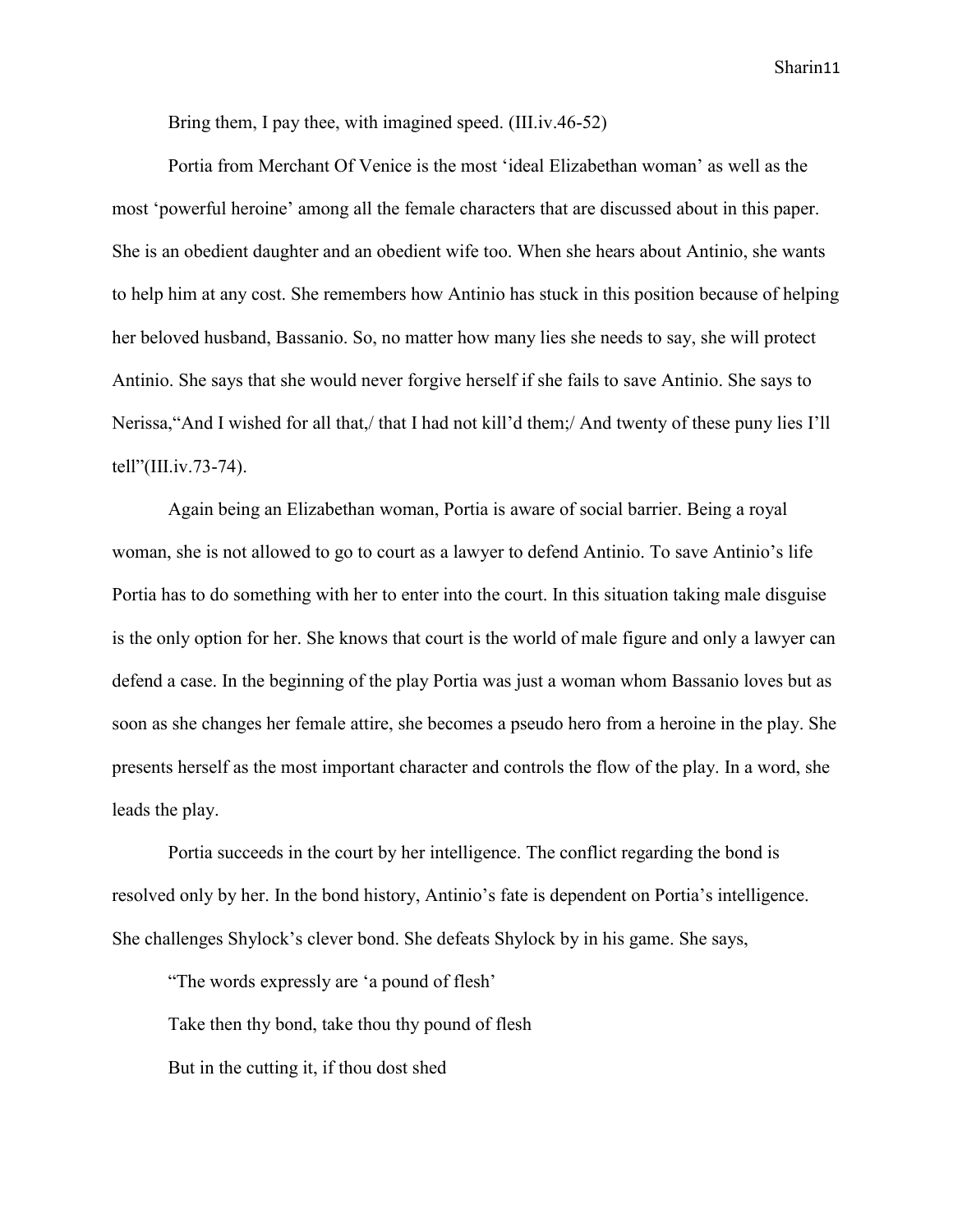One drop of Christian blood, thy lands and goods

Are (by the laws of Venice) confiscate

Unto the state of Venice. (IV.i.303-308)

No one in the court thinks about the matter that the bond is only talking about one pound of flesh. There is no mention of blood. It is obvious that while cutting of human flesh, blood will be shed. No one ever thinks that this little trick can save Antinio's life. Even the Duke of the court could not think anything to save Antonio's life. He says to Shylock, "Forgive a moiety of the principal" (IV.i.26). Duke could only requests and asks for forgiveness to Shylock but could not think of any other solution. Here Portia, being Balthazar is reminding Shylock that if he goes against his own bond and shed one drop of Christian blood of Antonio then his wealth must be seized by the law of Venice. At this point, male authority is under the threat of Portia's intelligence. Before being defeated Shylock himself was praising Portia on her wisdom and intellectual judgment. He mentions Portia as the 'most rightful judge' and the most 'learned judge'. It indicates that Portia played a lawyer's role so perfectly. No one could find out a single flaw on her.

Radical and liberal feminism are related to here. Radical feminism talks about the limitation of women. Male authority does not allow women to do a lot of works. Women are not allowed to step in the male society. Portia is also aware of that. As she is a woman, she will be not allowed to go to the court. Having a royal blood, she has no power over it. Moreover, no one will listen to her. As a result she disguised herself as a man to go to the court. Thus she faced no problem. William Shakespeare present Portia as a match maker. She gets authorities power. Shakespeare gives her a chance to challenge the stereotype patriarchy through her intelligence and wisdom. Portia gets an opportunity to save a man in the male oriented society. William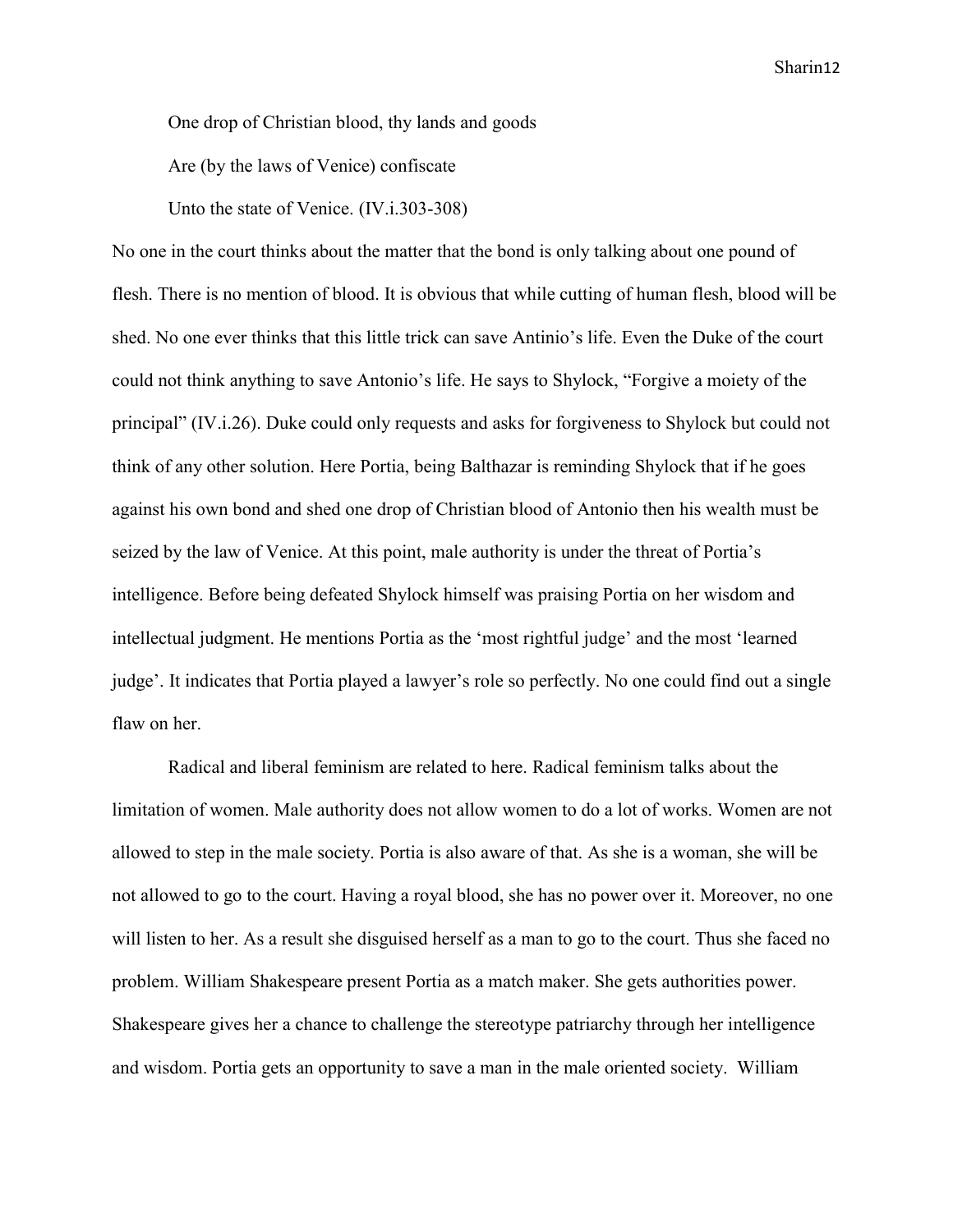Shakespeare makes her sex free and gives priority to her intelligence. Shakespeare does not hurt Elizabethan men's ideas but places Portia at the top. He claims if opportunity comes, a woman can turn the table. That is why the little trick of blood does not come in any man's mind. It is quite significant to consider. Liberal feminism talks about opportunity in work place to show wisdom and intelligence. Women are capable of creating their own place in the society. They are as equal as men. Socialist feminism also talks about the equal rights in works place. Even William Shakespeare states that too. Portia stands in the equal line with male characters. She succeeds to prove that intelligence does not depend on gender. As men gain power and authority by their intelligence, women can also gain that because they are not less intelligent than men.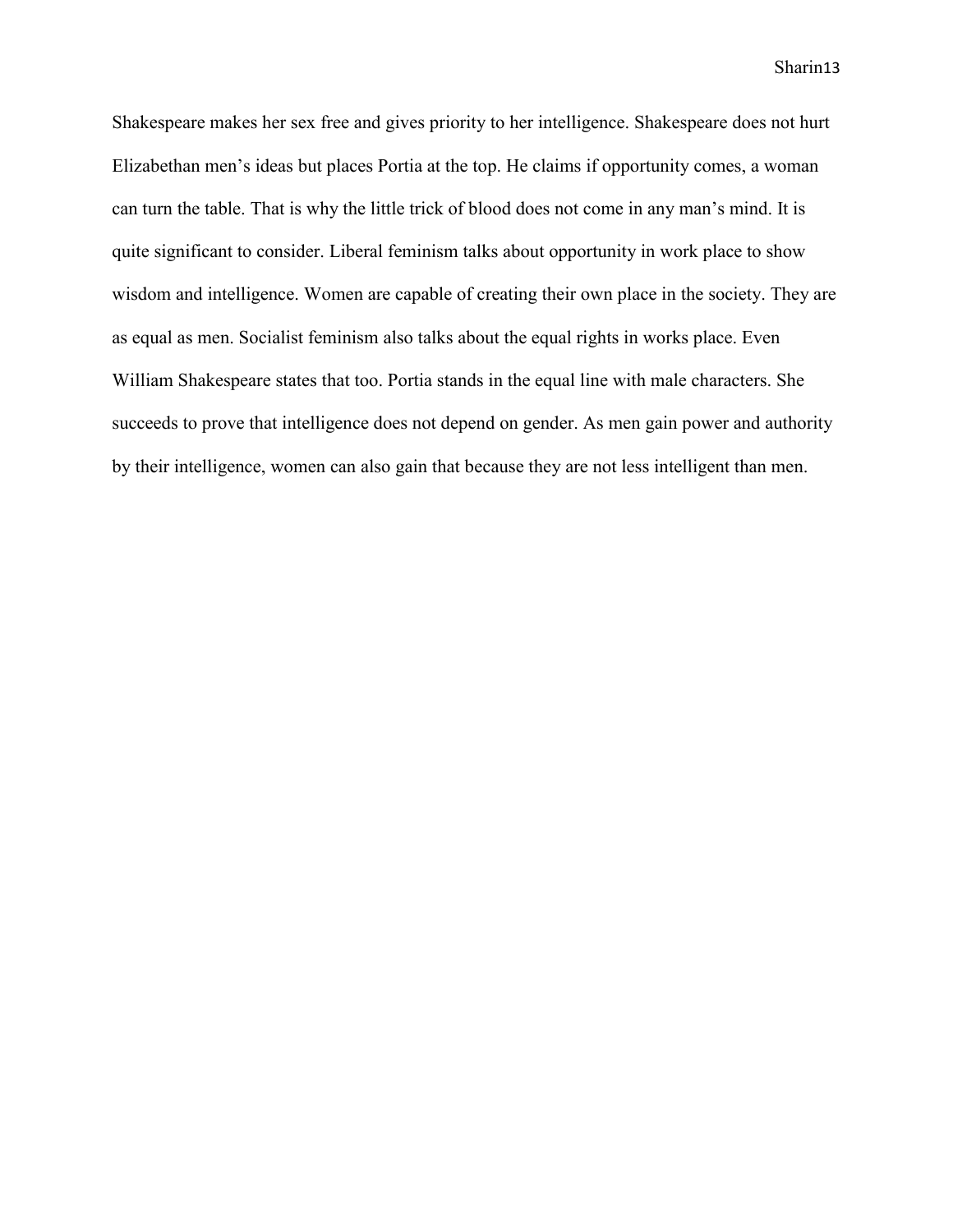#### **Chapter Three**

#### **Viola as Cesario in** *Twelfth Night*

Presence of father figure or male domination in Twelfth Night comes in light in different way. Again the heroine of this play is fatherless. Moreover, she also loses her brother in a shipwreck. So, in that moment she is not under the support or authority of any male figure. Cristina Malcolmson's findings about Twelfth Night is that it was "written during a period before a woman's place was imagined as a separate sphere, since, for the Renaissance, a woman was considered to be analogous to other social inferiors in a hierarchical society" (161). According to the traditional idea of that period, women were inferior to men and without any male authority a woman cannot live her life independently. For that reason, the image of patriarchal society pushed her to hide her feminist to survive.

Viola in the play Twelfth Night is a good example of Elizabethan women. In the beginning of the play we come to know that she loses her brother in a shipwreck. Moreover, she has no father figure to take care of her. At this point she has no male authority upon her. In that era without the support of any male person, living life was very difficult. Like a common Elizabethan women she has no economical support and it happens because of the absence of a male protector in her life. Moreover, being a woman she cannot play her economical role. It is mentioned before in Chapter two that Elizabethan woman were not allowed to have their own economical state. So, to protect her economical state and her dignity, she has to marry someone to take shelter. The play shows that she prefers to cross-dress herself to gain gender equality in the male dominated society. Like other characters, she also steps in her own way to protect her dignity. Howard said about Viola that, "Viola adopts male dress as a practical means of survival in an alien environment" (33). So, the environment of the society is alien in that sense, it is not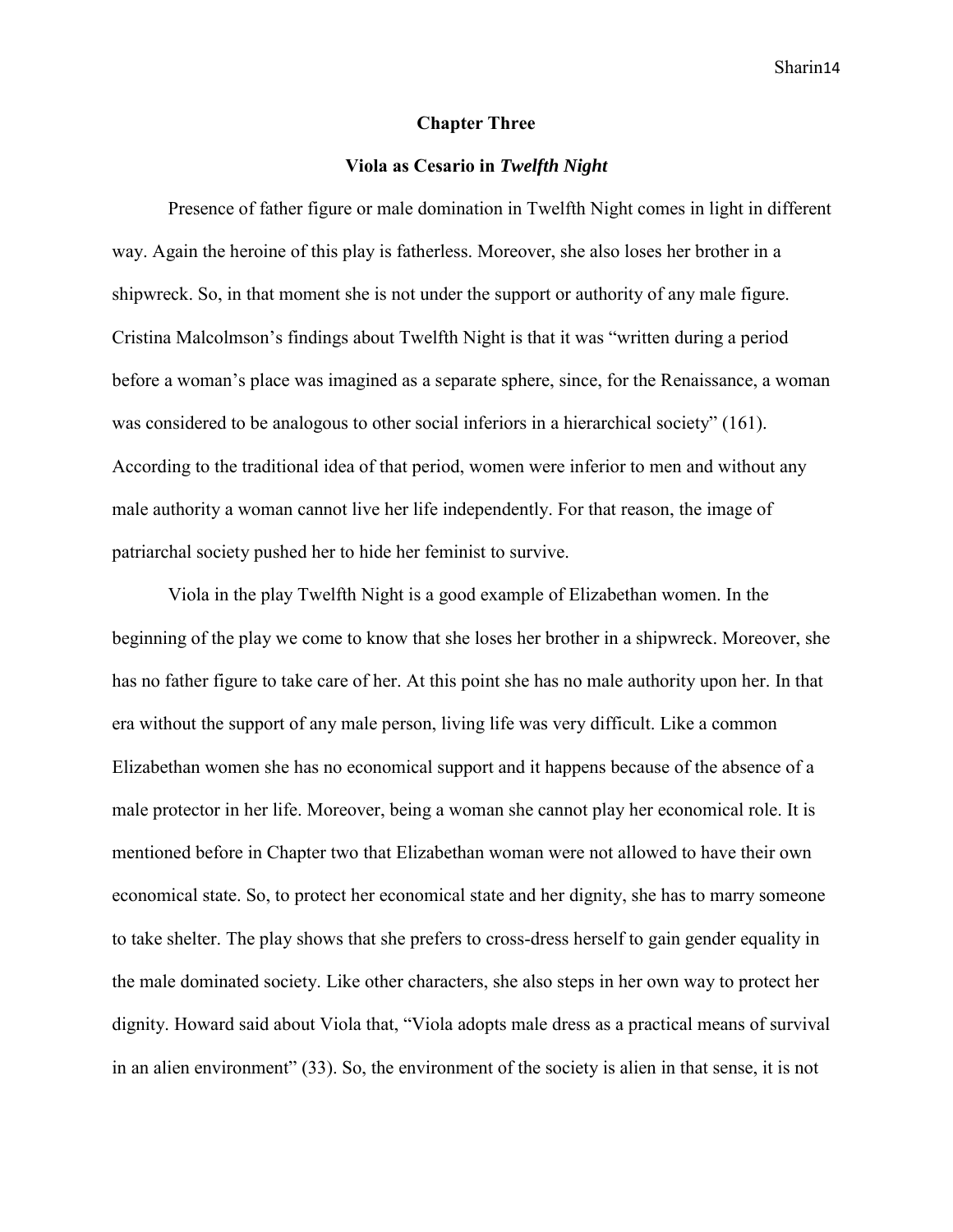quite welcoming for woman. If we do a close study of the play, we can understand the sexual politics were hidden in that society. As a result, cross-dressing is the best option for Viola. She says to the sea Captain,

Conceal me what I am, and be my aid

For such disguise as haply shall become

The form of my intent.

I'll serve this duke. (I.ii.53-55)

Viola asks the captain to help her choosing disguise and expresses her desire to work in Duke Orsinio's court. She is well known to the fact that being a woman, she is not allowed to work in the court. As it is mentioned in chapter two, Elizabethan women were not allowed to do any kind of job. In Viola's case for security and living a better life, this work becomes more essential for her. Via cross-dressing she manages to enter Duke Orsanio's court with a new identity and with a new name, Cesario.

In this particular play, we have found Viola as an extremely strong character who controls the flow of the play as well as she never gives up. She is intelligent and strong enough to control or to maintain herself as well as the surrounding around her. Even she carries the courage to protect herself. Though she struggles to survive as a free woman without any male shadow over her, she overcomes everything. It is not that as a woman she has not all these qualities but the stereotypical patriarchal society never allows her to do so though she belongs to a high class family. A single word 'woman' forbids everything for her because it is not easy for a woman of that ear to protect her and to be stronger in the cultural domain of the society. As a perfect Elizabethan woman, Viola has played her role. She could choose to marry anyone and be dependent on him but she does not do that. Her decision is rebellious for any Elizabethan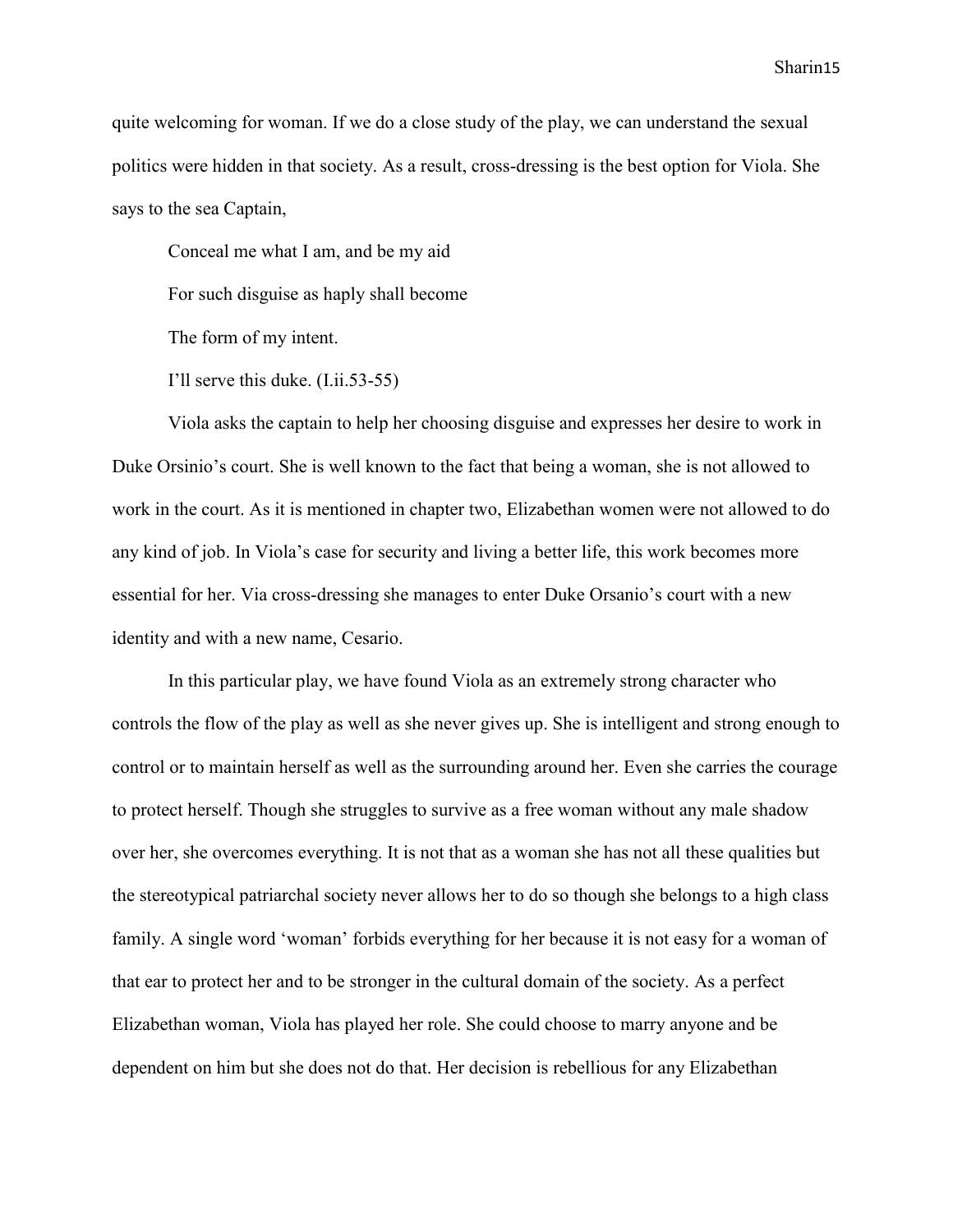woman. She risks her security. She risks consequences and still pursues an independent life for a female and context. She challenges the in her time stereotypical role of Elizabethan women. Through cross-dressing Viola becomes self-dependent in the main dominated court and competes with other men. Even she increases her position from a spectator to an active participant which is unexpected for Elizabethan women. Like other characters, she needs to change her social attire to establish what she is capable for. Voila finds that she has got the power to subvert the common and fixed boundaries. Graduallt, she becomes Duke's trustworthy employee and it shows her potential of working. Duke is impressed by her dedication in work. A gentleman attending on the Duke named Valentine says Viola that, "If the Duke continue these favours towards you/ Cesario, [Viola] you are like to be much advance" (I.iv.1-2). Moreover, she successfully handles her male attire that for Olivia thinks her as a male and starts to love her strong personality. She successfully prove that being a woman she is capable of doing all the tasks that a man can do. Maybe through her character William Shakespeare also delivered the same massage to Elizabethan audiences. William Shakespeare does not relate his ideas with any feminist theory but the theories given by modern feminist writers are relevant to his work. The theories of socialist and liberal feminism can be used over here. The potential and courage; liberal feminism always talk about, goes with the character of Viola. Socialist feminism prefers the rights in work place for woman. Viola assures her wisdom, potential bravery through her work which encourages the moral values of "feminism".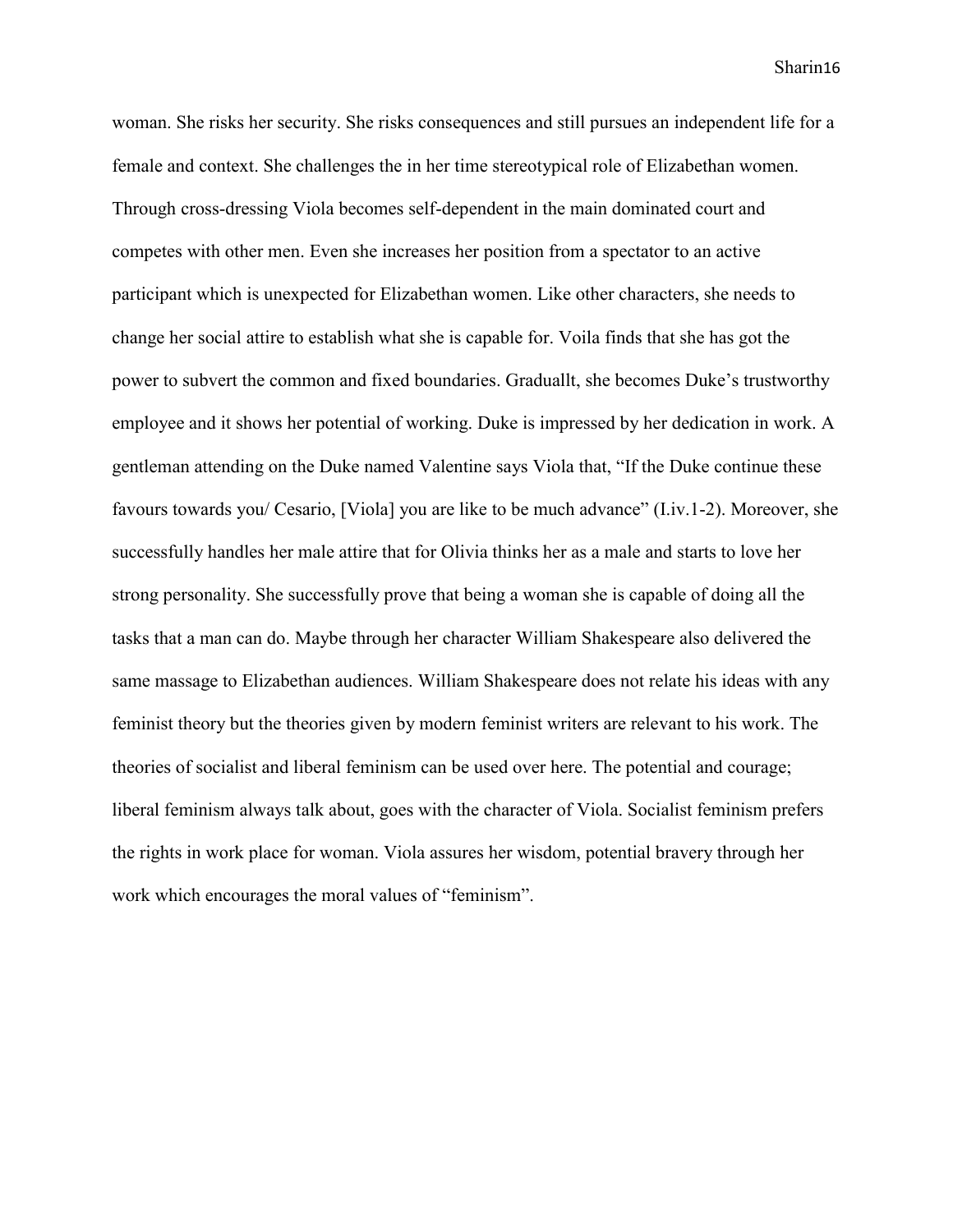#### **Chapter Four**

### **Rosalind as Ganymede in** *As You Like It*

In *As You Like It* father figure has become a curse for Rosalind. Her father Duke Senior has been banished from kingdom by his brother Duke Frederick, father of Celia and this act has become threat for Rosalind's life. Duke Frederick also wanted to banish Rosalind or to kill her. He says, "Within these ten days if that thou be'st found/ so near our public court as twenty miles/ thou diest for it" (I.III.39-41). These lines point him as a merciless figure. When Rosalind asks what is her fault then he replies, "Thou art thy father's daughter, there's enough" (I.III.54). So, the only fault of Rosalind is being the daughter of Duke Senior and this fault can end up her life. Even father figure cannot protect her life. To sum up, every female character has some basic side of the influence of patriarchy. Patriarchal society has the power to control women's intelligence, wisdom, independency, economic state and so one. During the second wave these ideas came into light. Radical feminism works on these issues. William Shakespeare gives values to the doctrines of Elizabethan era but places her heroines in a way that people can recognized their hidden state.

### Rosalind says to Celia,

Alas, what danger will it be to us, Maids as we are, to travel forth so far! Beauty provoketh thieves sooner than gold. Were it not better, Because that I am more than common tall, That I did suit me all points like a man? (I.iii.104-9)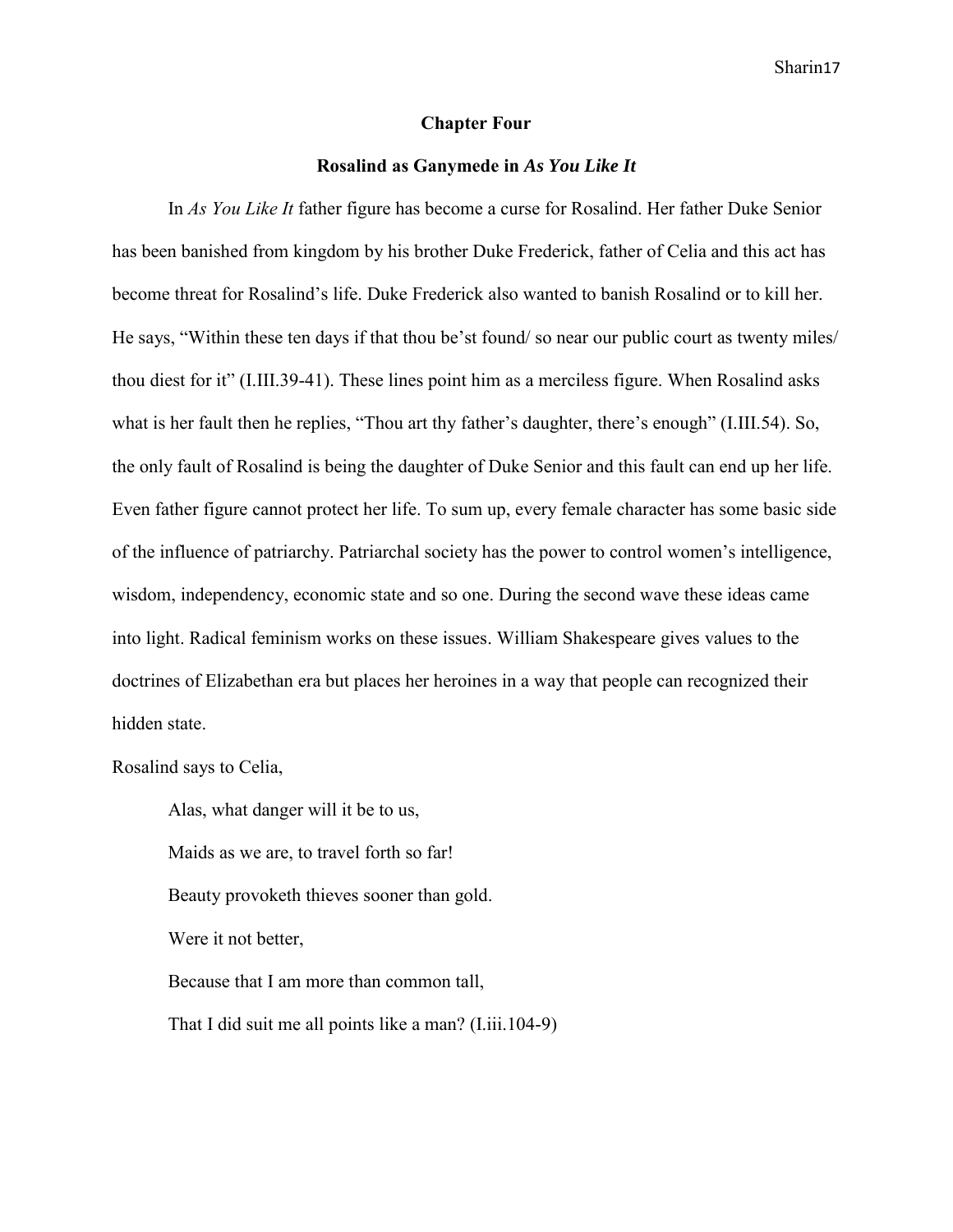Rosalind from *As You LikeIt* is another important character who represents Elizabethan Era perfectly. She is not much different from Portia or Viola. It is about 'patriarchal society' and the matter of 'protection'. Rosalind's father Duke Senior was banished by her uncle Duke Fredrick and also Rosalind was not loveable to him. He always wanted to banish Rosalind from the court. Even he gives Rosalind a fix time to leave otherwise his actions can end up her life. The only reason behind this act is that Rosalind is the daughter of Duke Senior. When Rosalind asks what is her fault then he replies, "Thou art thy father's daughter, there's enough" (I.III.54). Her uncle always underestimated her as she is a maiden. It would not probably happen if she was man. So, Rosalind wants to fly away from the kingdom as her life is in threat over there. Celia is very fond of Rosalind and wants to company her. Rosalind wants to follow her father in the forest Arden. Now, as an Elizabethan woman, Rosalind is fully aware of all the rules and obstacles of a woman. She clearly knows that as a woman they cannot travel alone. It is dangerous and forbidden for them. There should be man power with a woman while travelling. When Celia informs Rosalind that they must escape from the court, then Rosalind says, "Alas, what danger will it be to us/ Maids as we are, to travel forth so far/ Beauty provoketh thieves sooner than gold" (I.iii.104-6). These lines points towards the society where Rosalind and Celia live. The line as "Beauty provoketh thieves sooner than gold" exposes the pathos that women were insecure everywhere, in palace, out of palace. By comparing beauty with gold, Rosalind points to the danger that a beautiful girl can face while travelling alone.

At this moment, another important question comes why Rosalind does not take Celia's suggestion to disguise themselves as poor or why Rosalind prefers to cross-dress herself as a man; not Celia. Rosalind suggests, "Because that I am more than common tall/ That I did suit me all points like a man" (I.iii.111-12). This line gives all the answers. According to her physical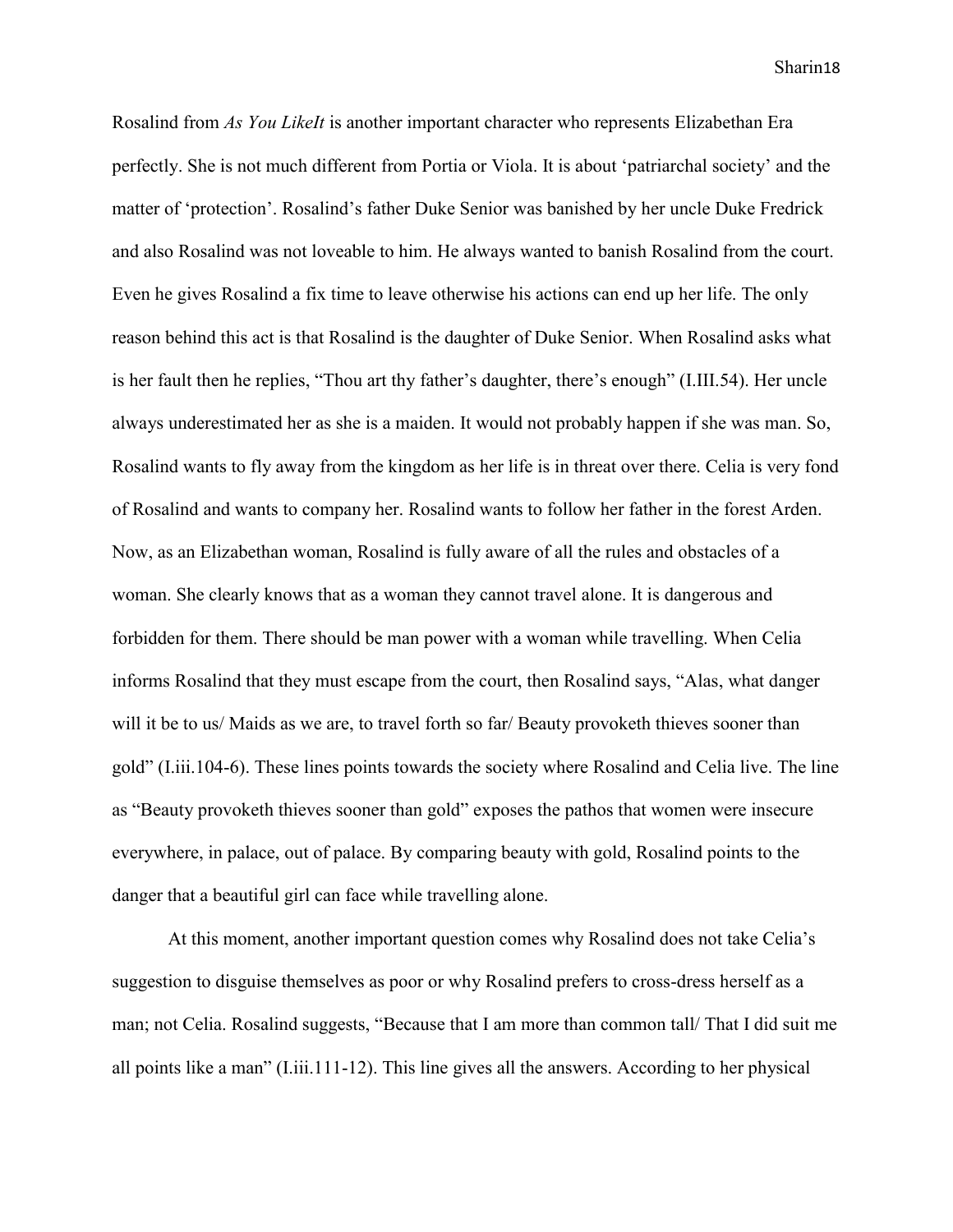feature, she must take the outfit of a man rather than disguising as poor. If they disguise as poor, still they are women and society will not permit women to move alone and it is dangerous too. Physical feature is also a matter to concern. Rosalind shows her courage and intelligence to make her life free in the male dominated society. Moreover, they get liberty to fly away from the kingdom and can travel alone in the male dominated society. In addition Rosalind can protect herself as well as Celia. It is said by Stephen J Lynch in the book As You Like it: A Guide to the Play that,

In the boyish attire of Ganymede, Rosalind will control and direct much of the subsequent action in the play. Fleeing the corrupted artificial world of the court, Rosalind and Celia seek 'Liberty' (1.3.136) in the more natural world of the forest

liberty in the broadest sense, including political, social, and gender liberty. (49)

The reason of Rosalind being Ganymede is different from Portia and Viola. Rosalind and Celia seek freedom to fly away from their dominating father. This liberty is not only about travelling alone but also it is related with some other essential issues. This liberty gives Rosalind the opportunity to survive, to take her own decision, to feel safe and self-independent. Since, living life in that dominant court was becoming impossible for them as Duke fredrick can kill Rosalind, they flee away from there and thus they get a political liberty. Rosalind enjoys a gender liberty when she flees away in male attire and does everything that she could never do in female attire. Rosalind is an example of ideal feminist character. Her bravery, courage and intelligence are more than enough to praise her. She is the perfect example of liberal feminist. This feminism particularly talks about women's ability, actions, choices, courage, bravery, social rights, liberty and so. Liberal feminist believes that with these qualities women can build a parallel society. William Shakespeare has built Rosalind's character in this way.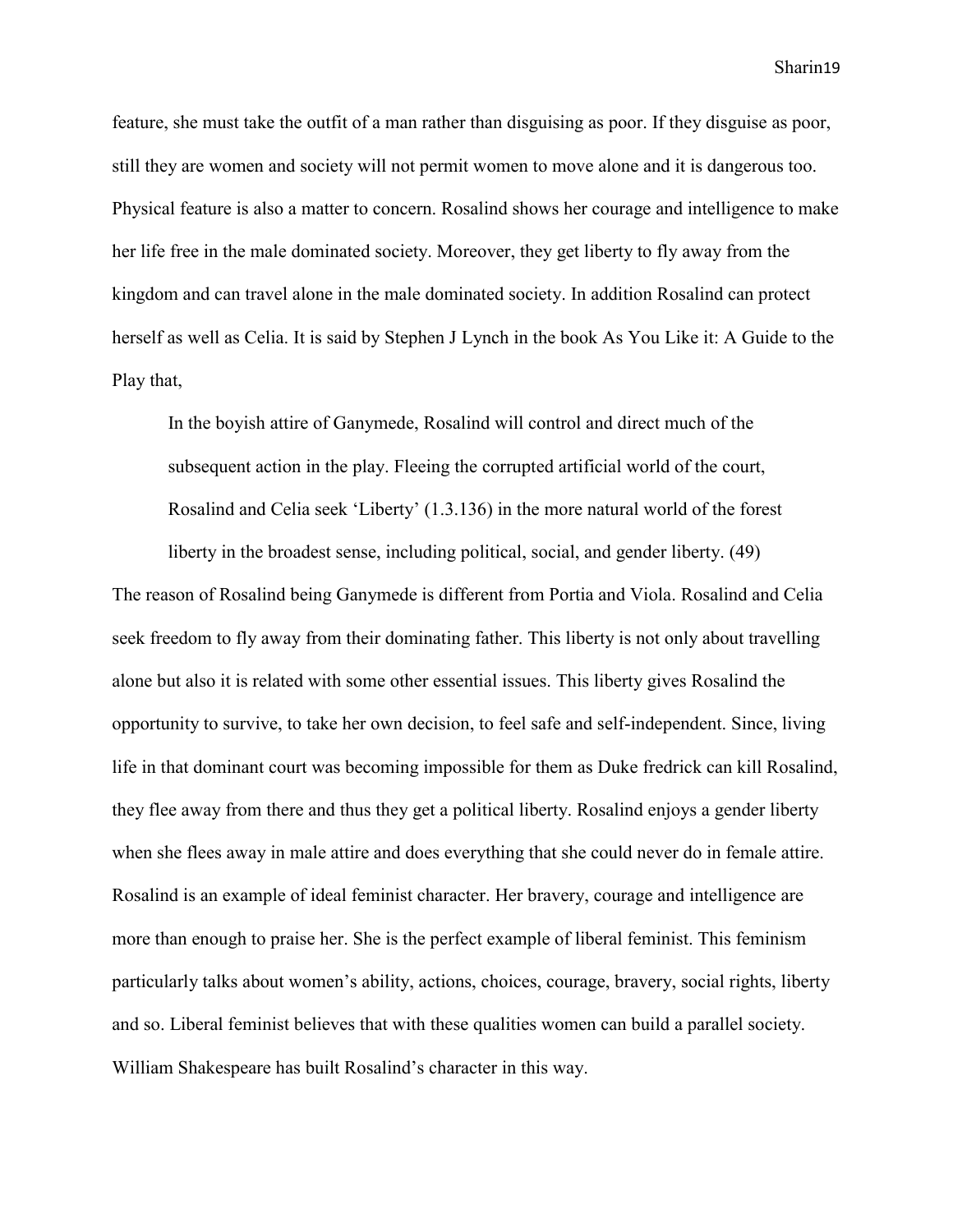These three characters are very strong creation of William Shakespeare. They acquire liberty and freedom. They acquire financial, political and gender liberty. William Shakespeare maintains a justified relation between his characters and the real women of Elizabethan era. As he belongs to 16<sup>th</sup> century, his writing has not the highest support of feminism, but her each character contains a perfect element of feminist aspects.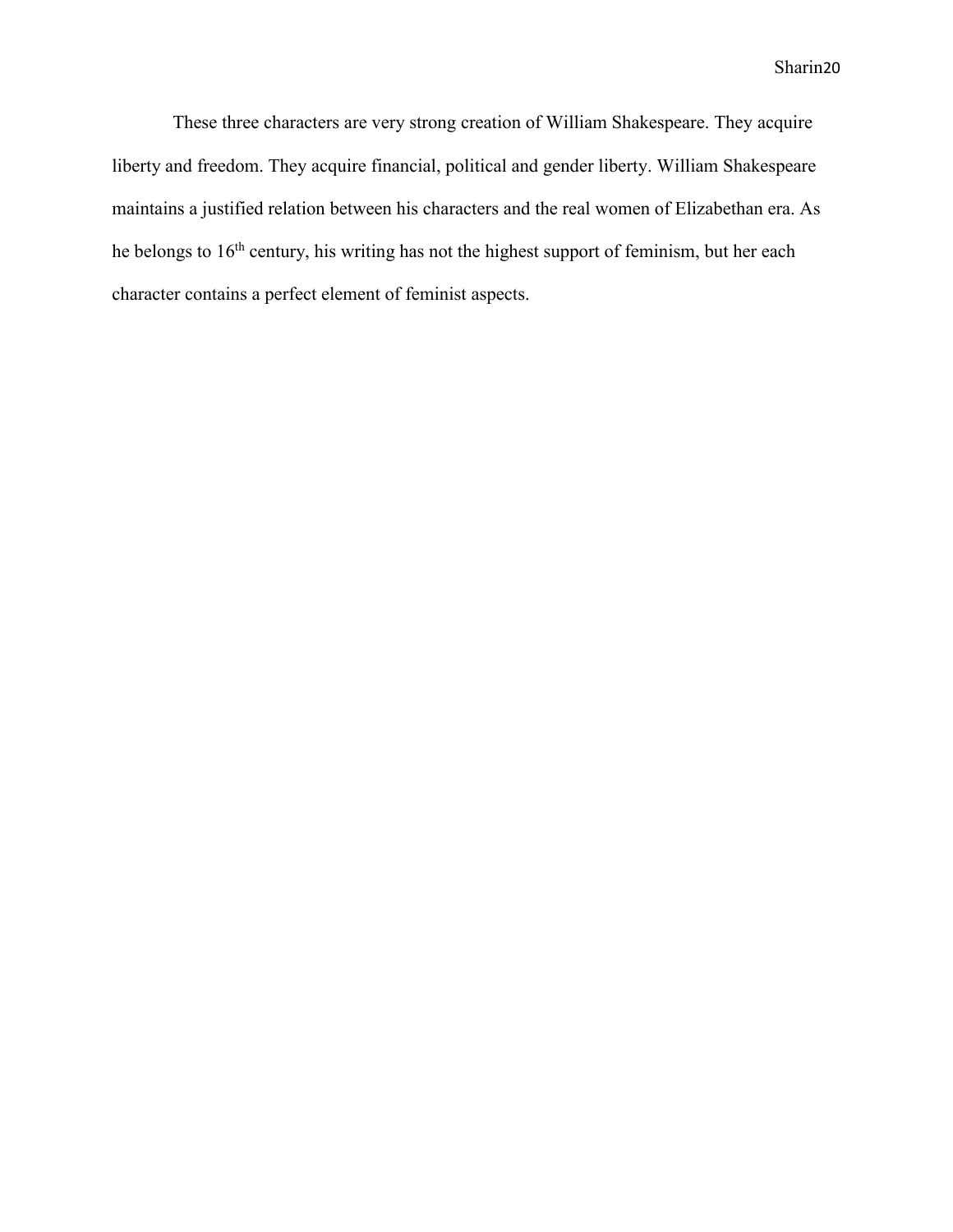#### **Chapter Five**

### **Conclusion**

"William Shakespeare was in many ways a sixteenth-century feminist. Shakespeare hides pro-woman philosophies especially in his comedies, writing in a time period when speech was heavily censored" (Bateman, 7). It is quite clear that William Shakespeare belonged to a era which was male dominated. Elizabethan society did not traditionally value the freedom of women. So William Shakespeare cannot be considered as a perfect feminist writer by modern interpretation. The era where women were prohibited from every right, it was not easy to raise voice against the gender inequality. There are many writers or critics who do not consider William Shakespeare as a feminist writer comparing to Simone de Beauvoir, Virginia Wolf, Mary Wollstonecraft etc. Feminism is very much modern movement. It is far behind the imagination of William Shakespeare's time. Feminist movement starts in early 20<sup>th</sup> century. It is also mentioned before that in Elizabethan time women were not allowed to act. Having a queen, Elizabethan era was always under the shade of patriarchal society. So, William Shakespeare had no issues to think about women. Moreover, in these three plays William Shakespeare has used a powerful element to portray female character. It is the idea of "Cross-dressing". Every heroine uses Cross-dressing as a shield to perform their work. Richard Gill said that, "This 'crossdressing (literally, a transvestite is one whocross-dresses) has a central place in *The Merchant of Venice, As You Like It* and *Twelfth Night*"(98). So, it is a matter to think whatever the female characters have gained through the male attire. They get masculinity within themselves. Like this there are many reasons not to consider William Shakespeare as a feminist writer.

While reading about Elizabethan Era and feminist movement, it is quite clear that these two particular times are not direct related to each other. Each time has different principles. The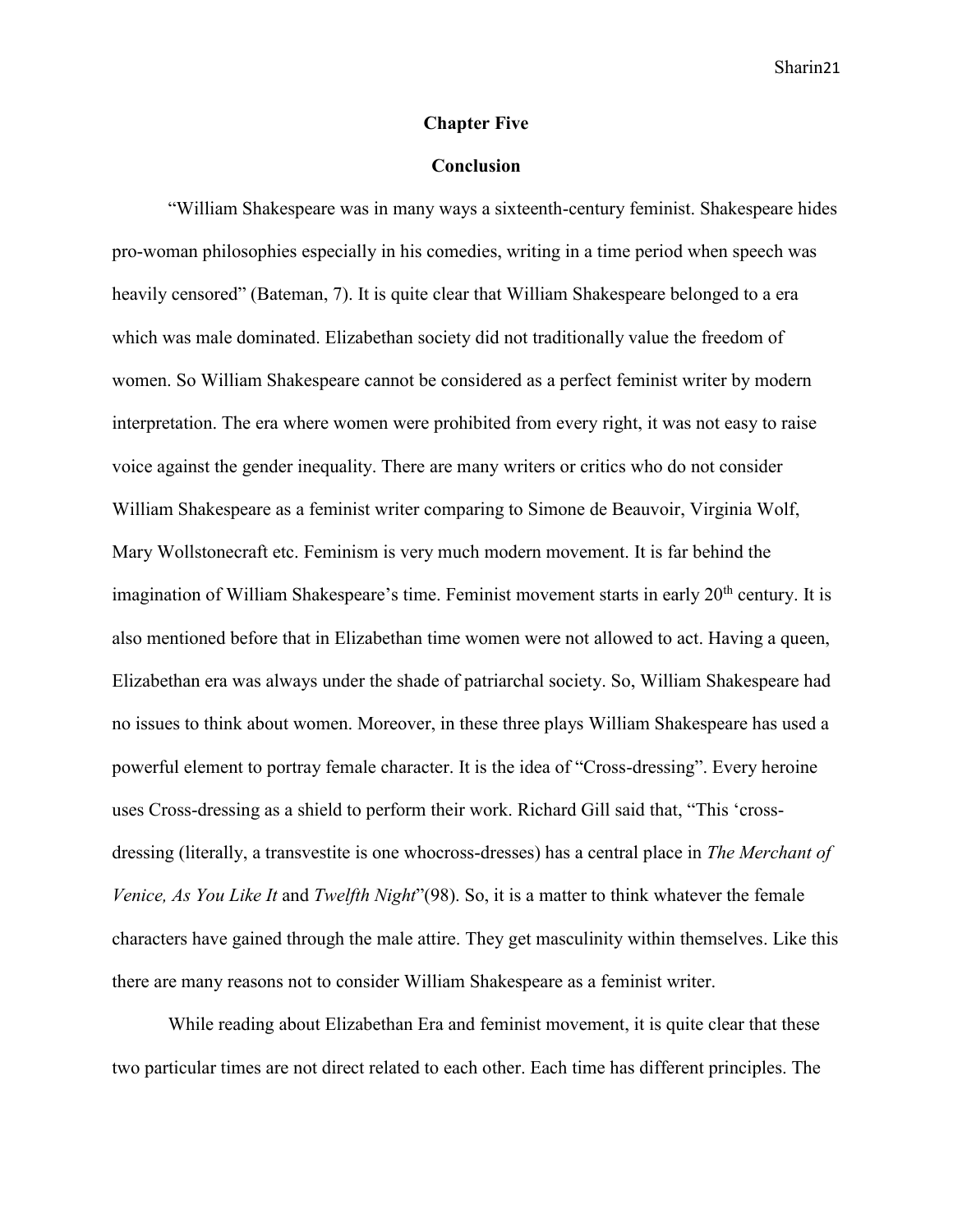era where women have no individual and social rights, it is not easy for any writers to play strict role against gender discrimination like a prominent feminist writer. Though William Shakespeare uses cross-dressing as a shade, he explores the inner qualities of a woman. Cross-dressing works as a layer in front of the audience of Elizabethan era which makes them to believe that women carry social values properly. At the same time Shakespeare points out the qualities of a woman."Although William Shakespeare reflects and at times supports the English Renaissance stereotypes of women and men and their various roles and responsibilities in society, he is also a writer who questions, challenges, and modifies those representations" (Dusinberre& Juliet, 10) .Maybe a woman can carry male attire but she has also the same courage and wisdom like a man. She has power to protect herself. She has the intelligence to save someone. She has proper ideas to take right decision for herself as well as for others. Comedy is such kind of work that makes people laugh. William Shakespeare delivers message through his comedies that women can do anything if they want. His heroines control the flow of the plays standing behind the men. It is not about the male attire but about the courage of women. His three heroines hold the values of feminism very high.

Ideas do not need proper time to grow up. It needs proper time to express. The famous feminist writers raise their voice for women's rights. There woks, ideas, values break the barrier of the male dominated society. But it is not an easy task to maintain social doctrines and to bring bigger changes at a time. This what William Shakespeare did through his heroines of his comedies. He made his audience understand the power, wisdom, values of a woman but also took care of social values of that era. So, it is obvious that William Shakespeare is not a prominent feminist writer but his ideas and writings carry all kind feminist elements and views.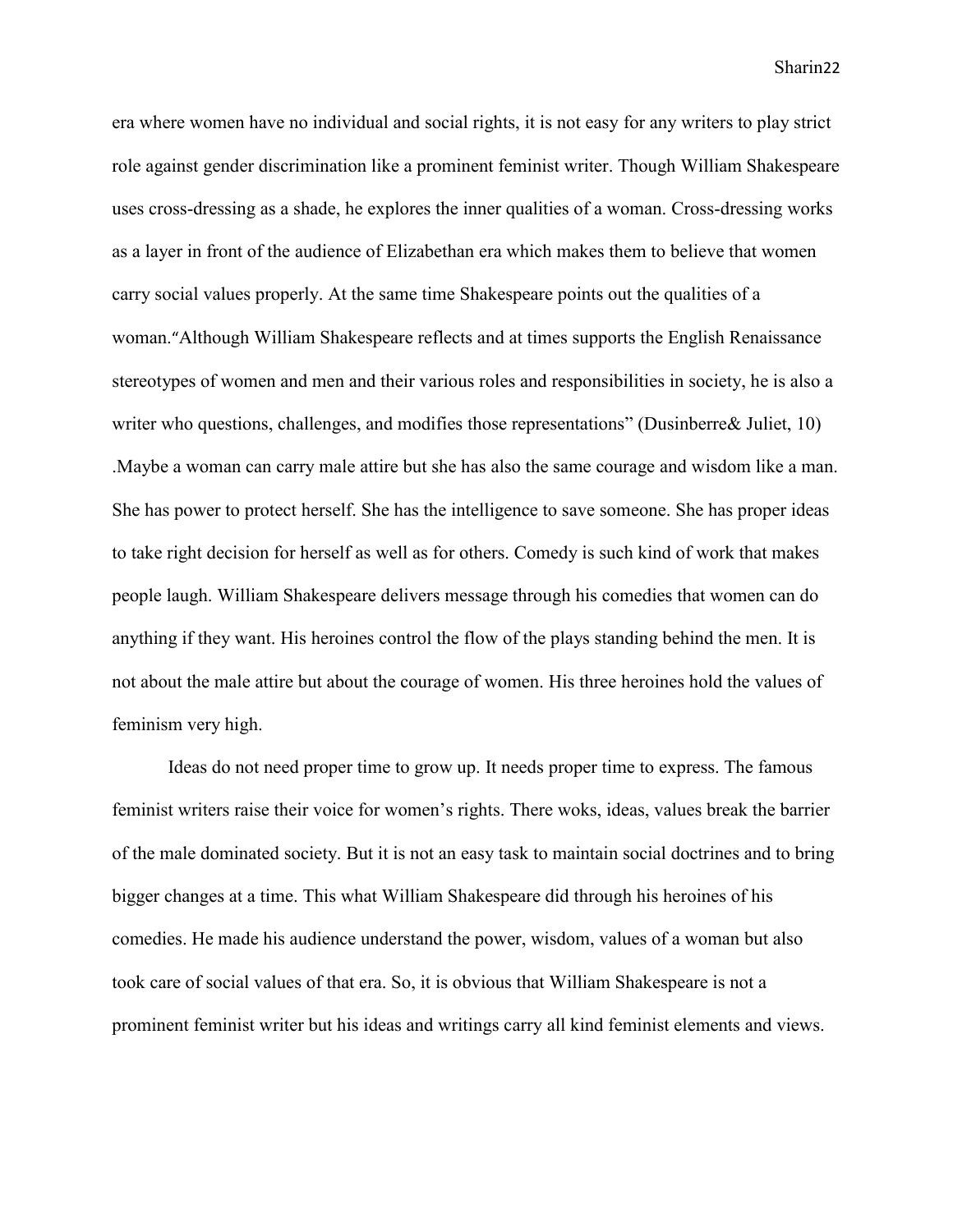#### **Works Citation**

- Bateman, Virgina (2003) "*William Shakespeare: Sixteenth Century Feminist*," ESSAI: Vol. 1, Article 8.
- Beauvoir, Simone de.*The Second Sex*. Ed. H. M. Parshley. New York: Alfred A. Knopf, 1976. Print.
- Dusinberre, Juliet. *Shakespeare and the Nature of Women*. London: MacMillan Press, 1975.

Gill, Richard. *Mastering Shakespeare*. London: Macmillan Press Ltd, 1998. Print.

Hooks, Bell. *Feminism is for Everybody: Passionate Politics.*Routledge, 2014. Print.

- Howard, Jean E. "Cross-Dressing, the theater, and gender struggle." *Crossing the Stage: Controversies on Cross-Dressing*.Ed. Lesley Ferris. London: Routledge, 1993. Amazon.com. Web. 10 Nov. 2013.
- Lynch, Stephen J. *As You Like it: A Guide to the Play*. CT: Greenwood Press, 2003. Amazon.com. Web. 10 Nov. 2013.
- Malcolmson, Cristina. "What you will: social mobility and gender in *Twelfth Night." New Casebooks: Twelfth Night*. Ed. R. S White. London: Macmillan Press LTD, 1996. 161. Print.
- Millett, Kate. *Sexual Politics*. Urbana: University of Illinois Press, 2000. Print.
- Mills, Perry. *Shakespeare: As You Like It*. Ed. Rex Gibson. Cambridge: Cambridge UP, 2002. Print.
- Reynolds, Peter. *As You Like It: A Dramatic Commentary*. Ed. Bryan Loughrey. London: Penguin Group, 1988. Print.
- Shakespeare, William. *As You Like It*. Dhaka: Friends' Book Corner, 2013. Print.

Shakespeare, William. *The Merchant of Venice*. Dhaka: Friends' Book Corner, 2005. Print.